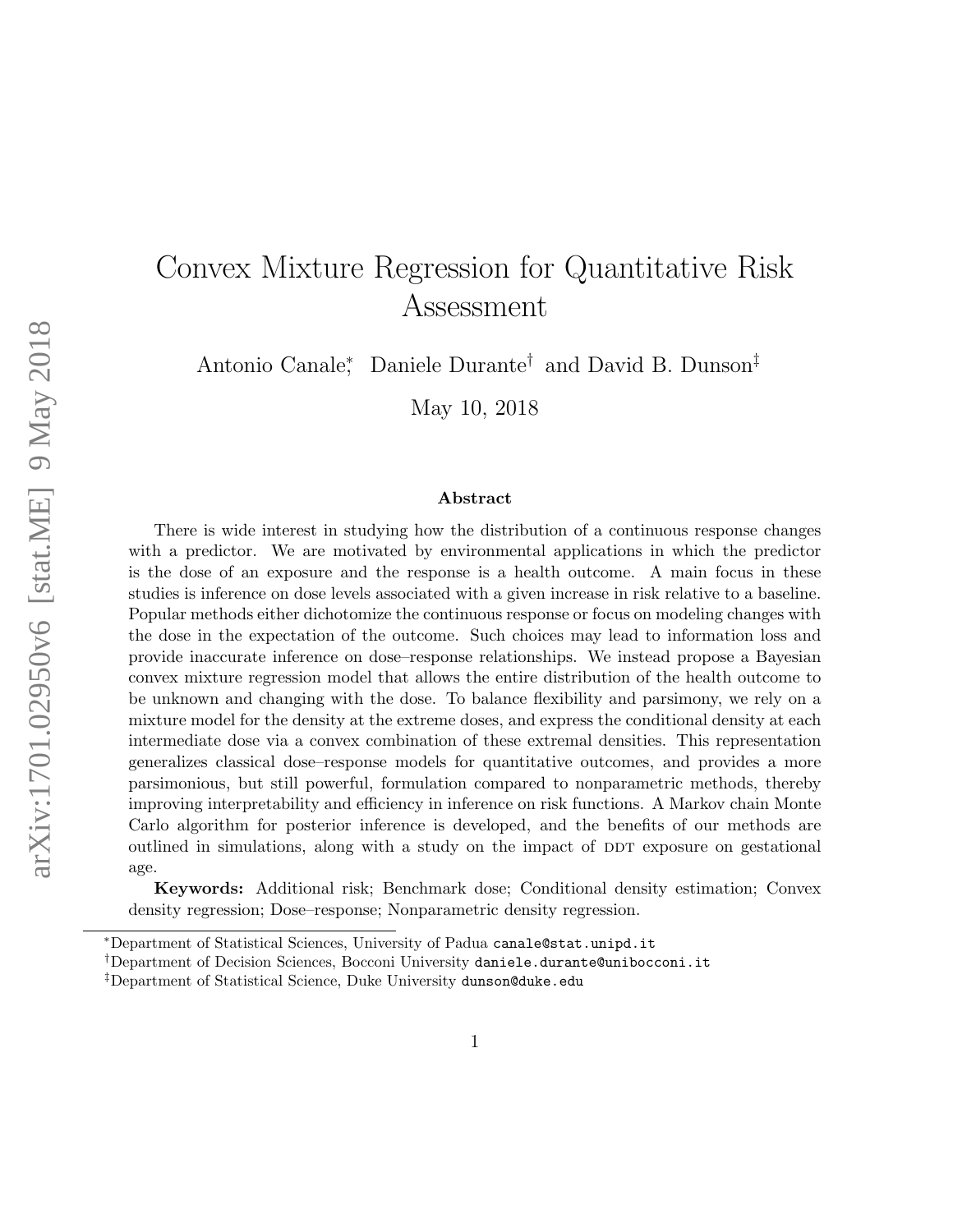# <span id="page-1-1"></span>1 INTRODUCTION

It is of substantial interest to study how the distribution of an outcome  $y \in \mathcal{Y}$  varies with a predictor  $x \in \mathcal{X} \subseteq \mathbb{R}$ . Focusing on the case in which  $\mathcal{Y} \subseteq \mathbb{R}$ , with the response variable univariate and continuous, we let  $f(y|x)$  denote the conditional density of y given x. Our focus is on environmental health studies in which  $x$  is the dose of a potentially adverse exposure, and y defines a health response. In such studies there is a wide interest in relating dose to the risk of an adverse health outcome, with such dose–response models forming the basis of quantitative risk assessment and regulatory guidelines on safe levels of exposure (e.g. [Piegorsch](#page-23-0) [and Bailer 2005,](#page-23-0) Chapter 4).

As a real–data illustrative application—which incorporates features common to different observational dose–response studies—we focus on relating DDE exposure in pregnant women to the risk of a premature delivery [\(Longnecker et al. 2001\)](#page-23-1). The data set is obtained from a sub-study of the US Collaborative Perinatal Project (CPP), which was a large prospective study of US pregnant women and their children. In this sub-study, DDE, which is a persistent metabolite of the pesticide DDT, was measured in the maternal serum during the third trimester of pregnancy. DDE is lipophilic and is stored in fat tissues, so that women build up a body burden which could affect pregnancy.

Available risk assessment studies for these data rely on a Gaussian regression to infer changes in gestational age with DDE exposure, or leverage a logistic regression to study DDE effects on preterm birth, which coincides, typically, with a gestational age below 37 weeks. Although these models are useful, according to the histograms in Figure [1,](#page-2-0) the Gaussian assumption is unrealistic, whereas dichotomizing the data prior to inference leads to information loss (e.g. [West and Kodell 1999\)](#page-24-0). In fact, to obtain a more complete and accurate characterization of risk it is necessary to estimate how the whole distribution of the gestational age at delivery shifts with DDE. We address this goal via a novel Bayesian convex mixture regression (comire) model which allows the entire distribution of the gestational age to be unknown and changing with dose. The proposed formulation combines mixture representations and convex interpolations to balance flexibility and parsimony. This allows more accurate inference and quantitative risk assessment compared to Gaussian regression, and improves efficiency along with interpretability compared to fully nonparametric models.

## <span id="page-1-0"></span>1.1 Models and methods for quantitative risk assessment

In quantitative risk assessment one seeks to estimate the dose level associated with a given small increase in risk of an adverse health event relative to the background risk corresponding in general to zero dose. This estimated benchmark dose  $(BMD<sub>q</sub>)$  is useful in supporting regulatory decisions, thus motivating inference on dose–response relationships to obtain the  $BMD<sub>q</sub>$ —defined as the dose corresponding to a 100 $q\%$  risk of an adverse health event above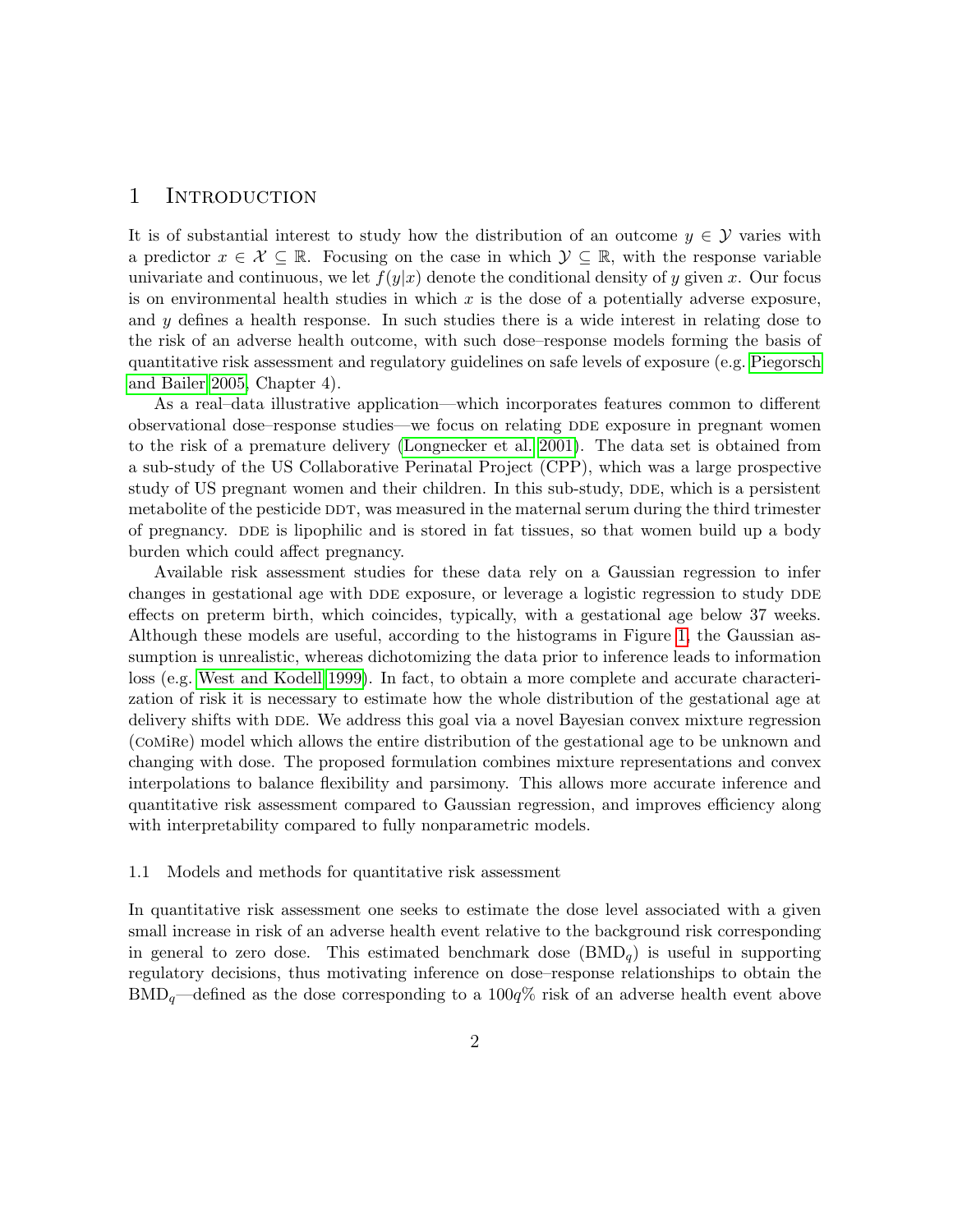<span id="page-2-0"></span>

Figure 1: Histograms of the observed gestational age at delivery for selected dose intervals, along with the pointwise posterior mean (continuous blue lines), and  $95\%$  credible intervals (shaded blue areas) for  $f(y \mid x)$  calculated in the central points  $(7.5, 22.5, 37.5, 52.5, 67.5, 125)$  of each dose interval, under the proposed convex mixture regression model. The figure appears in color in the electronic version of this article.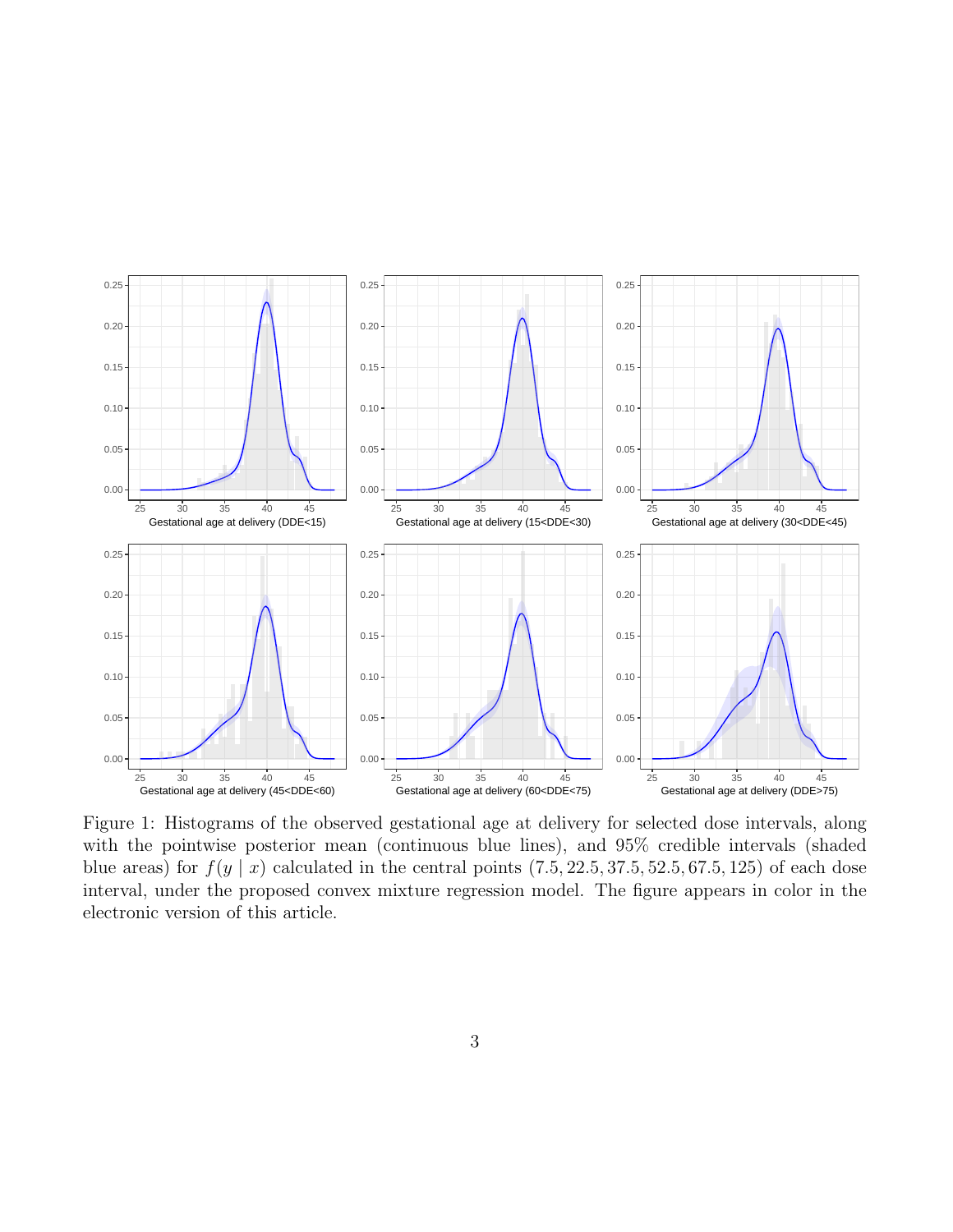that for unexposed individuals.

Due to the abundance of dichotomous health data, the vast majority of the literature has focused on discrete responses (e.g. [Piegorsch et al. 2014;](#page-23-2) [Fronczyk and Kottas 2014\)](#page-22-0). There has been instead less consideration of continuous outcomes. Earlier approaches dichotomize the continuous response via a clinical threshold and then apply models for binary data (e.g. [Longnecker et al. 2001\)](#page-23-1). From a statistical perspective, this leads to a loss of information, efficiency, and validity compared to dose–response studies on the original scale of the data [\(Crump 1995;](#page-22-1) [West and Kodell 1999\)](#page-24-0), thereby motivating a literature on quantitative risk assessment modeling the continuous response on its original scale. Popular formulations assume homoscedastic Gaussian responses with a dose-dependent expectation  $\mu(x)$  commonly defined as  $\mu(x) = \mu_0 + (\mu_\infty - \mu_0) \psi(x; \lambda)$  for every  $x \in [0, \infty)$ , with  $\mu_0$  and  $\mu_\infty$  denoting the expectations of y at  $x = 0$  and  $x \to \infty$ , respectively, whereas  $\psi(x; \lambda)$  represents a monotone nondecreasing dose–response function having  $\psi(0; \lambda) = 0$ , and  $\psi(x; \lambda) \rightarrow 1$  for  $x \rightarrow \infty$  [\(Ritz](#page-23-3) [et al. 2013,](#page-23-3) [2015\)](#page-23-4). Other parametric models for  $\mu(x)$  can be found in [West and Kodell](#page-24-0) [\(1999\)](#page-24-0); [Kodell and West](#page-23-5) [\(1993\)](#page-23-5); [Piegorsch et al.](#page-23-6) [\(2005\)](#page-23-6).

Once the expectation  $\mu(x)$  has been estimated, the excess risk above the background is commonly measured via the additional risk function  $R_A(x, a)$  [\(Kodell and West 1993\)](#page-23-5), which is defined as

<span id="page-3-0"></span>
$$
R_A(x, a) = \text{pr}(y \le a \mid x) - \text{pr}(y \le a \mid x = 0) = F_x(a) - F_0(a), \tag{1}
$$

where  $a \in \mathcal{Y}$  corresponds, in general, to a threshold of clinical interest, and  $F_x(a) = F(a | x)$  is the conditional cumulative distribution function of the response at dose exposure  $x$ , computed in the threshold  $a$ . In the absence of relevant clinical guidelines for the cutoff value  $a$ , it is common practice to rely on tail values such as  $a = \mu_0 - k\sigma$  with  $k = 2$  or  $k = 3$  [\(Kodell and West](#page-23-5) [1993;](#page-23-5) [West and Kodell 1999;](#page-24-0) [Piegorsch et al. 2005\)](#page-23-6). [Yu and Catalano](#page-24-1) [\(2005\)](#page-24-1) consider instead quantile regression, which avoids specification of a cutoff and incorporates heteroscedasticity in Gaussian data. Based on [\(1\)](#page-3-0), the  $BMD_q$  of interest for inference is the solution of the equation  $R_A(x, a) = q$ . Hence, differently from dichotomization strategies, the above methods leverage the entire information in the data to learn  $F_x(a)$ , and require a cutoff—e.g.  $a = 37$ in our application—after the model has been estimated. According to [\(1\)](#page-3-0), reliable inference on  $R_A(x, a)$  and BMD<sub>q</sub> requires accurate learning of  $F_x(a)$ , corresponding to an unknown continuous conditional distribution.

Although the aforementioned methods facilitate tractable inference on  $F_x(a)$  and  $R_A(x, a)$ , the Gaussian assumption is difficult to justify in many toxicology studies. For example, as shown in Figure [1,](#page-2-0) this assumption is violated in our illustrative data set, in terms of heteroscedasticity, skewness, and multimodality. Due to this, alternative contributions consider mixtures of Gaussians, which improve flexibility while maintaining tractable inference in risk assessments. Refer to [Razzaghi and Kodell](#page-23-7) [\(2000\)](#page-23-7), [He et al.](#page-22-2) [\(2010\)](#page-22-2), and [Hwang and Pen-](#page-23-8)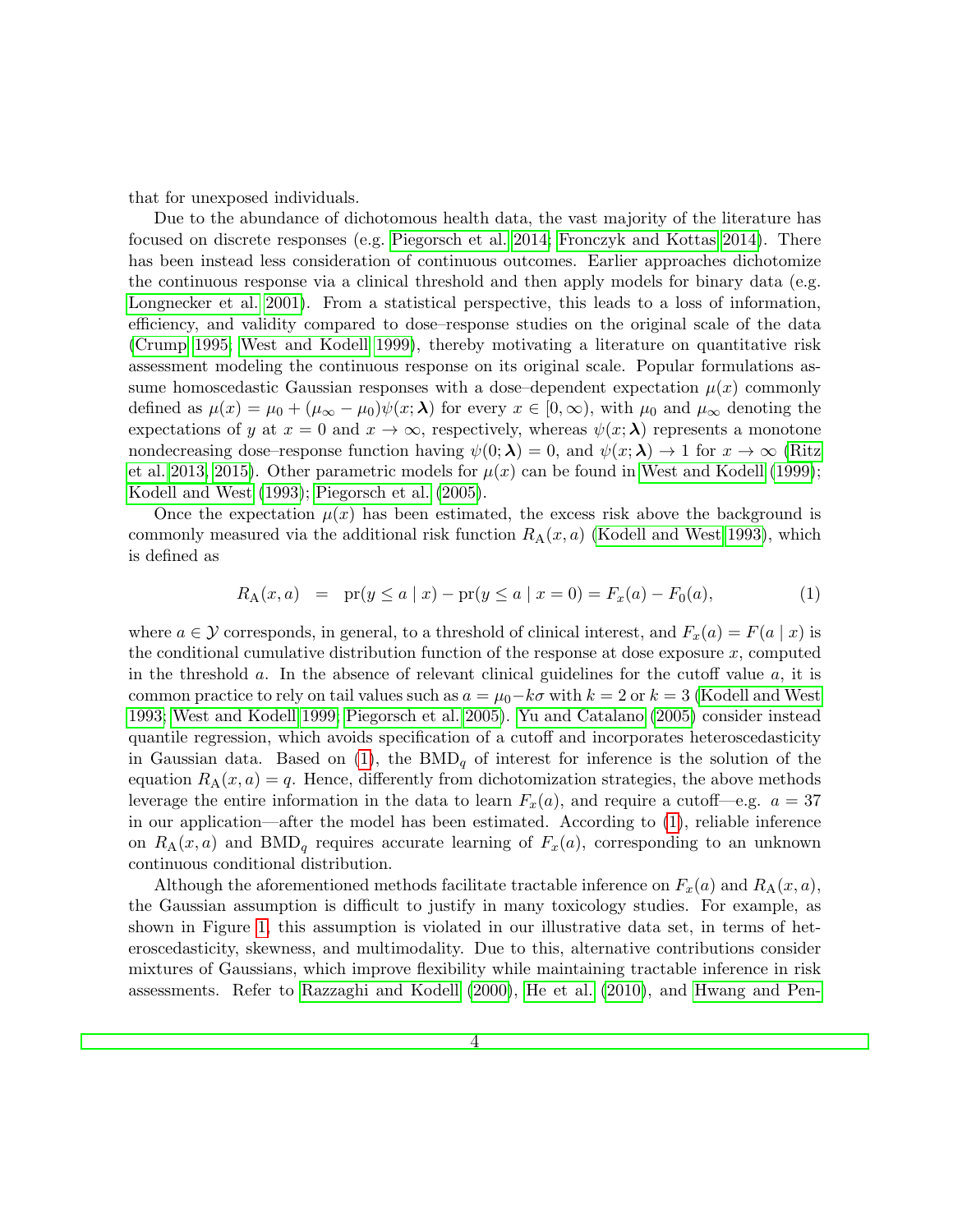[nell](#page-23-8) [\(2014\)](#page-23-8) for relevant formulations. These models rely on a general specification for the conditional density  $f_x(y) = f(y | x)$ , via

$$
f_x(y) = \sum_{h=1}^{H} \nu_h(x) \frac{1}{\sigma_h} \phi \left\{ \frac{y - \mu_h(x)}{\sigma_h} \right\},\tag{2}
$$

where  $\nu_h(x)$  is a probability weight for the h-th mixture component varying with x, and  $\phi\{\cdot\}$ is the standard Gaussian density.

In performing inference under the above mixture model, [Razzaghi and Kodell](#page-23-7) [\(2000\)](#page-23-7) consider a representation with  $H = 2$  mixture components and fixed probability weights  $\nu_h(x) = \nu_h$  for all  $x \in \mathcal{X}$ . This choice is motivated by the nonresponse phenomenon in dose–response studies (e.g. [Good 1979\)](#page-22-3), but  $H = 2$  components may be insufficiently flexible in many situations. An alternative possibility to address this issue is to fix  $H$  at a conservative upper bound—potentially infinite—and allow the data to inform on the occupied number of mixture components under a Bayesian framework. One example corresponds to the class of anova dependent Dirichlet process (DDP) mixture models developed by [De Iorio et al.](#page-22-4) [\(2004\)](#page-22-4). Although this formulation provides a more general alternative to a finite mixture model, there are still flexibility issues associated with the assumption of constant probability weights. This has motivated more flexible representations allowing the weights to change with  $x$  (e.g. [Dun](#page-22-5)[son and Park 2008;](#page-22-5) [Rodriguez and Dunson 2011\)](#page-23-9). Notable applications in quantitative risk assessment inspired by these models can be found in [He et al.](#page-22-2) [\(2010\)](#page-22-2), and [Hwang and Pennell](#page-23-8) [\(2014\)](#page-23-8). However, the increased flexibility of these methods comes at a cost in terms of interpretability and parsimony in characterizing functionals of interest. This may lead to a loss of efficiency, thereby increasing uncertainty in regulatory guidelines.

One possibility to improve upon these methods is to incorporate further structure, balancing interpretability, efficiency and flexibility. As described in Section [2,](#page-5-0) we address this goal via comire. Our formulation interpolates two extremal densities  $f_0(y)$  and  $f_\infty(y)$ —defined via mixture models—through a single monotone increasing function  $\beta(x) \in [0,1]$ , which induces a flexible, yet interpretable and parsimonious, characterization of  $f_x(y)$ . Although inference for the statistical model outlined in Section [2](#page-5-0) can proceed under different paradigms—including the frequentist one—we focus here on a Bayesian implementation. This allows coherent uncertainty quantification and tractable inference on relevant quantities for quantitative risk assessment—such as the additional risk  $R_A(x, a)$ , the BMD<sub>q</sub>, and more conservative benchmark doses  $BMDL_q$  based on lower credible bounds of the  $BMD_q$  (e.g. [Crump 1995;](#page-22-1) [Piegorsch](#page-23-6) [et al. 2005\)](#page-23-6). These quantities are non-linear functions of the parameters, thereby requiring asymptotic results and approximations for tractable frequentist inference. Under a Bayesian approach, the posterior for these quantities can be obtained via Monte Carlo methods exploiting the posterior samples of the parameters. Moreover, a Bayesian treatment allows formal incorporation of prior knowledge and inclusion of relevant restrictions. This Bayesian imple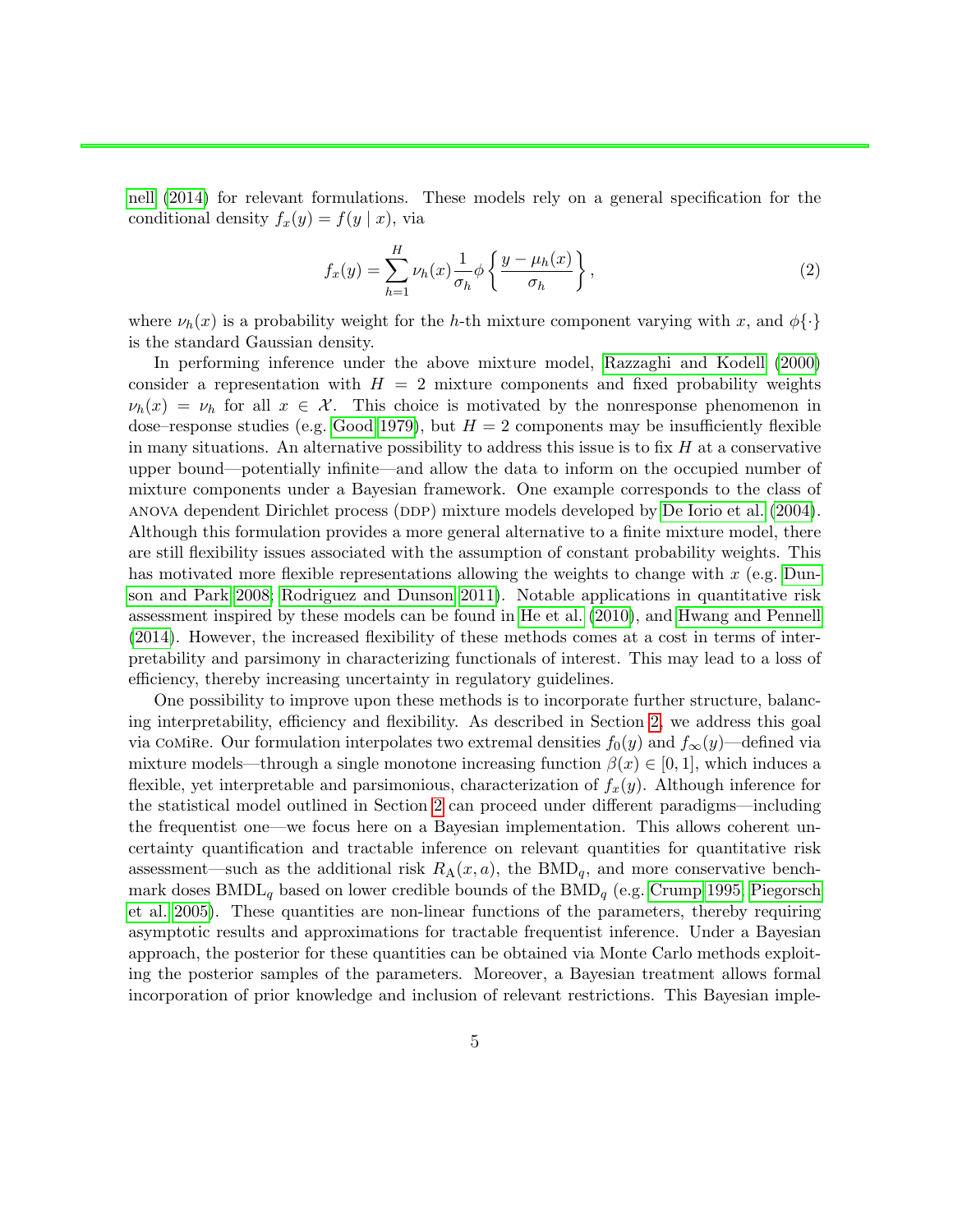mentation is described in Section [3,](#page-8-0) and is compared against notable competitors on several simulation experiments in Section [4.](#page-11-0) The CPP application is explored in Section [5,](#page-15-0) whereas Section [6](#page-18-0) contains concluding remarks and generalizations.

The code, data, and tutorial implementation of Comire are available at  $g$ ithub.com/ [tonycanale/CoMiRe](github.com/tonycanale/CoMiRe). Additional results and analyses can be found also in the Supplementary Materials.

# <span id="page-5-0"></span>2 Convex Mixture Regression

Let  $y \in \mathcal{Y} \subseteq \mathbb{R}$ . Our focus is on modeling the conditional density  $y \mid x \sim f_x(y)$  via the mixture model

<span id="page-5-1"></span>
$$
f_x(y) = f(y \mid x) = \int_{\Theta} \mathcal{K}(y; \theta) dP_x(\theta), \tag{3}
$$

where K $(y; \theta)$  is a kernel with support on Y and parametrized by  $\theta \in \Theta$ , whereas  $P_x$  is a mixing measure changing with x. Consistent with our focus, let  $\mathcal{X} = \mathbb{R}^+$ . To clarify how COMIRE can be applied to many kernels, we avoid choosing a specific  $K(y; \theta)$  for the moment.

Recalling Section [1.1,](#page-1-0) we look for a specification of  $P_x$  which maintains a degree of flexibility in modeling  $f_x(y)$ , while facilitating interpretable and efficient inference on relevant functionals for quantitative risk assessment. We address this goal by assuming  $P_x$  is a convex combination of the two mixing measures  $P_0$  and  $P_\infty$  at  $x = 0$  and  $x \to \infty$ , respectively, obtaining

<span id="page-5-2"></span>
$$
P_x = \{1 - \beta(x)\} P_0 + \beta(x) P_{\infty}, \quad x > 0,
$$
\n(4)

with  $\beta(x)$  a bounded monotone nondecreasing interpolation function having  $\beta(0) = 0$  and  $\beta(x) \to 1$  as  $x \to \infty$ . Hence, changes in  $P_x$  with x are controlled by a nondecreasing function  $\beta(x)$  inducing a continuous shift in  $P_x$  from  $P_0$  to  $P_{\infty}$ , as x grows. There are several ways to define  $\beta(x)$  under the conditions of monotonicity—i.e  $\beta'(x) \ge 0$ —and codomain constraints i.e.  $\beta(x) \in [0,1]$ . A simple strategy to address this goal is to consider the basis expansion

<span id="page-5-3"></span>
$$
\beta(x) = \sum_{j=1}^{J} w_j \psi_j(x), \quad x > 0,
$$
\n(5)

where  $\psi_1(x), \ldots, \psi_J(x)$  are monotone nondecreasing functions with  $\psi_j(x) \in [0,1]$  for all  $j =$  $1, \ldots, J$ . With this choice, the constraints on  $\beta(x)$  are translated into  $0 \leq w_j \leq 1$  and  $\sum_{j=1}^{J} w_j = 1$ . As will be clarified in Section [3,](#page-8-0) this facilitates Bayesian inference. A tractable default choice for  $\psi_1(x), \ldots, \psi_J(x)$ , which is provably flexible in shape-constrained inference, is the I-splines basis [\(Ramsay 1988\)](#page-23-10). However, other specifications are possible, including general cumulative distribution functions or classical dose–response functions [\(Ritz et al. 2013,](#page-23-3) [2015\)](#page-23-4).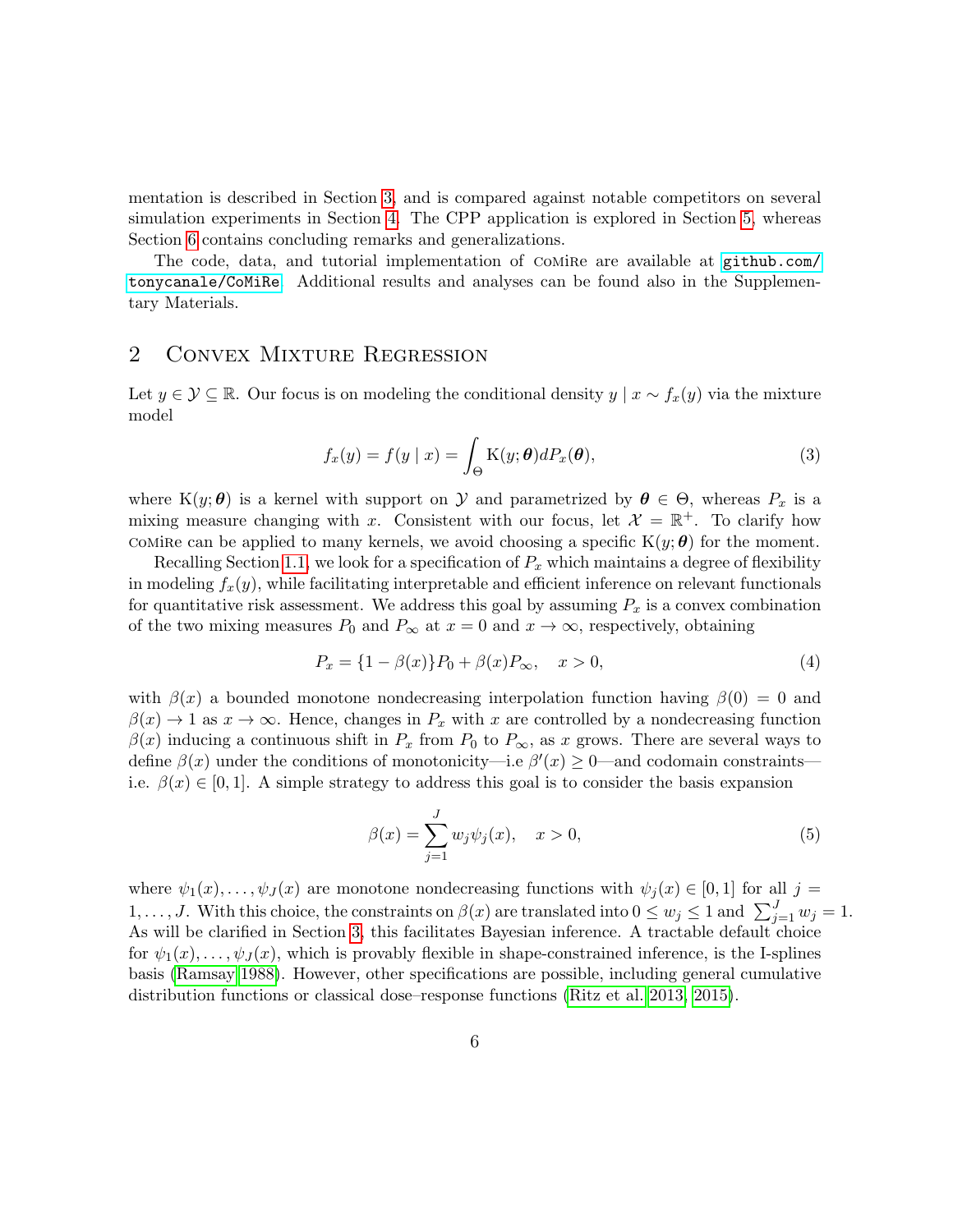To complete the specification of comire, we need a representation for the extreme mixing measures  $P_0$  and  $P_\infty$ . In defining these quantities, we aim to preserve flexibility, while incorporating additional relevant structure available in quantitative risk assessment studies. In particular, the predictor is the dose of a chemical having increasingly adverse health effects at high values. Hence, as x grows, we expect the outcome to be centered on increasingly adverse health profiles, meaning that  $E(y | x) = \mu(x)$  is monotone decreasing with x, when adverse health occurs for low values of y, as in our study. We include this adversity profile property and flexibility in  $f_x(y)$ , by letting

<span id="page-6-1"></span>
$$
P_0 = \sum_{h=1}^{H} \nu_{0h} \delta_{\theta_{0h}}, \qquad P_{\infty} = \delta_{\theta_{\infty}}, \qquad (6)
$$

with  $\delta_{\theta}$  being the Dirac's delta mass at point  $\theta$ , H the total number of mixture components in  $x = 0$ , and appropriate restrictions for the atoms, so that the single mixture component at  $x \to \infty$  is centered on a more adverse health profile than all the mixture components at  $x = 0$ , obtaining

<span id="page-6-0"></span>
$$
\mu_{\infty} < \mu_{0h}, \quad \text{for every} \quad h = 1, \dots, H. \tag{7}
$$

In [\(7\)](#page-6-0),  $\mu_{\infty}$  denotes the expectation of the single mixture component at the extreme dose range, whereas  $\mu_{0h}$  is the expectation of the mixture component h characterizing the density at the low end of the dose range, for every  $h = 1, \ldots, H$ . Leveraging representations [\(3\)](#page-5-1)–[\(6\)](#page-6-1), equation [\(7\)](#page-6-0) is sufficient to guarantee that  $f_x(y)$  will shift to be centered on more adverse values of the health response as dose x increases. Indeed, under  $(3)$ – $(6)$ , we obtain

<span id="page-6-2"></span>
$$
E(y | x) = \mu(x) = \{1 - \beta(x)\}E(y | 0) + \beta(x)E(y | \infty)
$$
  
=  $\nu_0^T \mu_0 + (\mu_\infty - \nu_0^T \mu_0)\beta(x),$  (8)

where  $\mathbf{v}_0 = (\nu_{01}, \dots, \nu_{0H})^T$  and  $\mathbf{\mu}_0 = (\mu_{01}, \dots, \mu_{0H})^T$  are the vectors containing the mixing weights and the expectations, respectively, of the components at the low end.

Although it is possible to relax [\(7\)](#page-6-0) in various ways without affecting the monotonicity assumption for  $\mu(x)$ , assuming the component at the high end of the dose range to be centered on a more adverse health profile than all the components at the low end has appealing interpretation in dose–response studies. Indeed, equation [\(7\)](#page-6-0) implies that the single component at the very high end of  $\mathcal X$  corresponds to the most adverse health profile. Under [\(4\)](#page-5-2) and [\(6\)](#page-6-1), this profile has probability zero and  $\beta(x)$ , when  $x = 0$  and  $x > 0$ , respectively. This assumption interestingly incorporates common nonresponse effects in toxicology studies [\(Good 1979\)](#page-22-3) by allowing the exposed individuals to have a different degree  $\beta(x)$  of susceptibility to dose, which increases with x. However, differently from current formulations (e.g. [Razzaghi and Kodell](#page-23-7)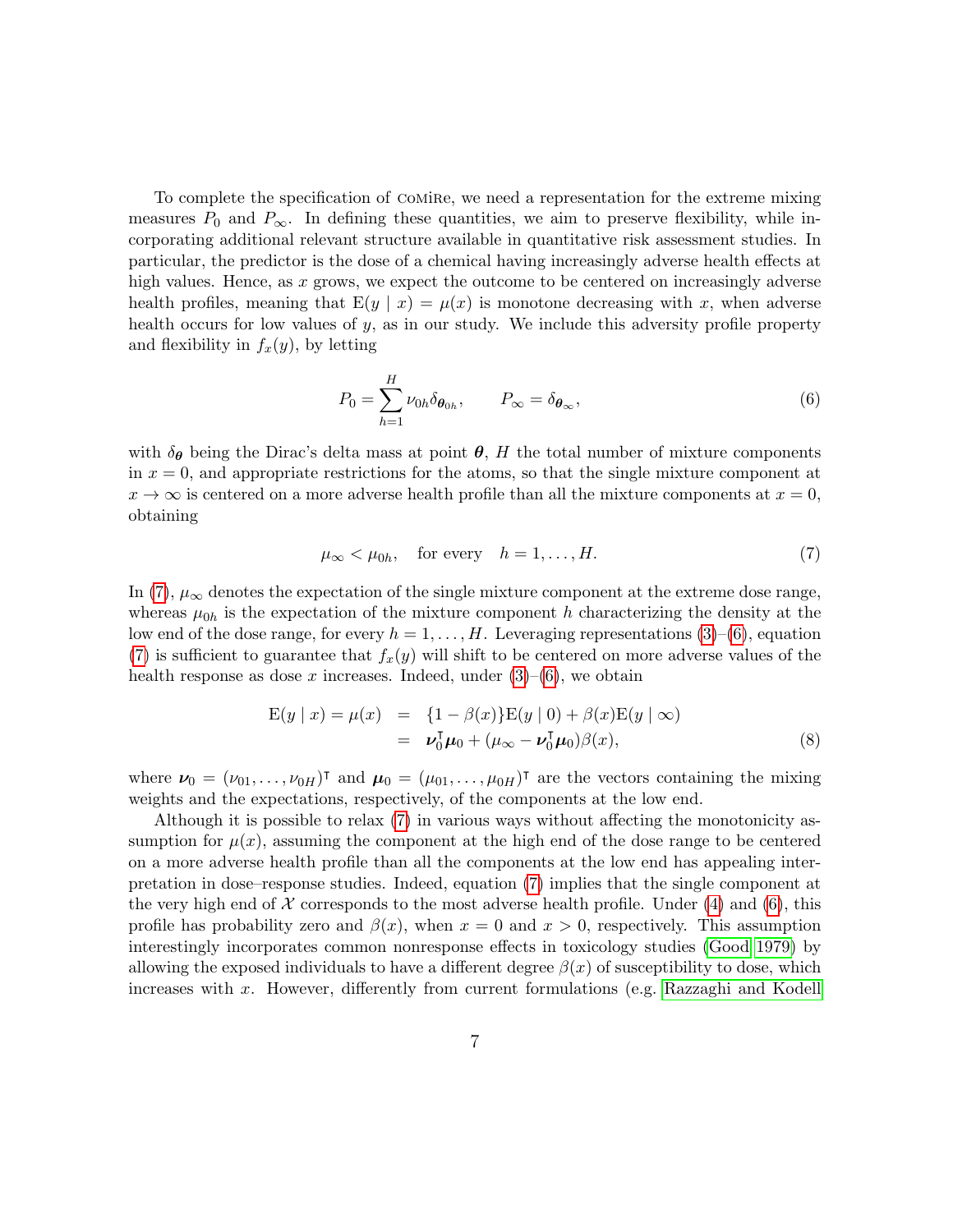[2000\)](#page-23-7), comire improves flexibility in modeling the nonresponders density  $f_0(y)$  via a mixture model accounting for possible adverse effects of unobserved chemicals. Since there is less information in the data to learn  $f_{\infty}(y)$ , due to sparsity at high dose exposures, the responders density is defined via a single kernel. Although this choice seems restrictive, in practice  $x \to \infty$ is never observed and we do not attempt inference on  $f_x(y)$  for very large x. This leads to robustness to the assumptions in  $x \to \infty$ , with  $f_x(y)$  fully flexible at low dose and shifting steadily towards being centered on more adverse values as x grows.

Generalizations to include more complex  $f_{\infty}(y)$  are possible. We attempted this extension in initial analyses but observed no evident improvements. As we will outline in Sections [4](#page-11-0) and [5,](#page-15-0) our basic comire leads to accurate results, and therefore we avoid complications affecting interpretation.

#### <span id="page-7-1"></span>2.1 Interpretation and properties

Model  $(3)-(4)$  $(3)-(4)$  $(3)-(4)$  has several interpretations worth exploring. A fundamental one for quantitative risk assessment relates  $\beta(x)$  to the additional risk function  $R_A(x, a) = F_x(a) - F_0(a)$  via

<span id="page-7-0"></span>
$$
R_{A}(x, a) = \{1 - \beta(x)\} F_{0}(a) + \beta(x) F_{\infty}(a) - F_{0}(a)
$$
  
=  $\beta(x) \{F_{\infty}(a) - F_{0}(a)\}$   
=  $\beta(x) R_{A}(\infty, a),$  (9)

where  $F_0(a) = \text{pr}(y \le a \mid 0)$ , and  $F_{\infty}(a) = \text{pr}(y \le a \mid \infty)$ . According to [\(9\)](#page-7-0), the benefit associated with our representation, compared to the unstructured density regression models discussed in Section [1.1,](#page-1-0) is that the effect of x enters only via the flexible function  $\beta(x)$  which is proportional to  $R_A(x, a)$ . Indeed, consistent with [\(9\)](#page-7-0), the dose–response function  $\beta(x)$  can be interestingly interpreted as a standardized additional risk at  $x$  with respect to an arbitrarily high dose. In fact,  $\beta(x) = R_A(x, a)/R_A(\infty, a)$ . This allows inference on the BMD<sub>q</sub>, which is available as the solution of the equation  $\beta(x) = q/R_A(\infty, a)$ , for each  $a \in \mathcal{Y}$  and benchmark risk q.

Besides the above interpretation, the formula for the conditional density  $f_x(y)$  induced by model [\(3\)](#page-5-1)–[\(4\)](#page-5-2) can be intuitively seen also as the result of a process which travels in distribution between the starting location  $f_0(y)$  and the ending one  $f_\infty(y)$ , as time x increases from 0 to  $\infty$ , with  $\beta(x)$  denoting the proportion of the path traveled at time x. This metaphor eases the interpretation of  $\beta(x)$ , and is formally supported by Theorem 1 in the Supplementary Materials.

To conclude the discussion on model interpretation and properties note that, consistent with [\(8\)](#page-6-2), the conditional expectation  $\mu(x)$  of the health outcome y induced by our COMIRE coincides with the one characterizing popular dose–response models discussed in Section [1.1](#page-1-0) [\(Ritz et al. 2013,](#page-23-3) [2015\)](#page-23-4), after letting  $\mu_0 = \nu_0^{\dagger} \mu_0$ ,  $\omega_1 = 1$  and  $\psi_1(x) = \psi(x; \lambda)$ . At the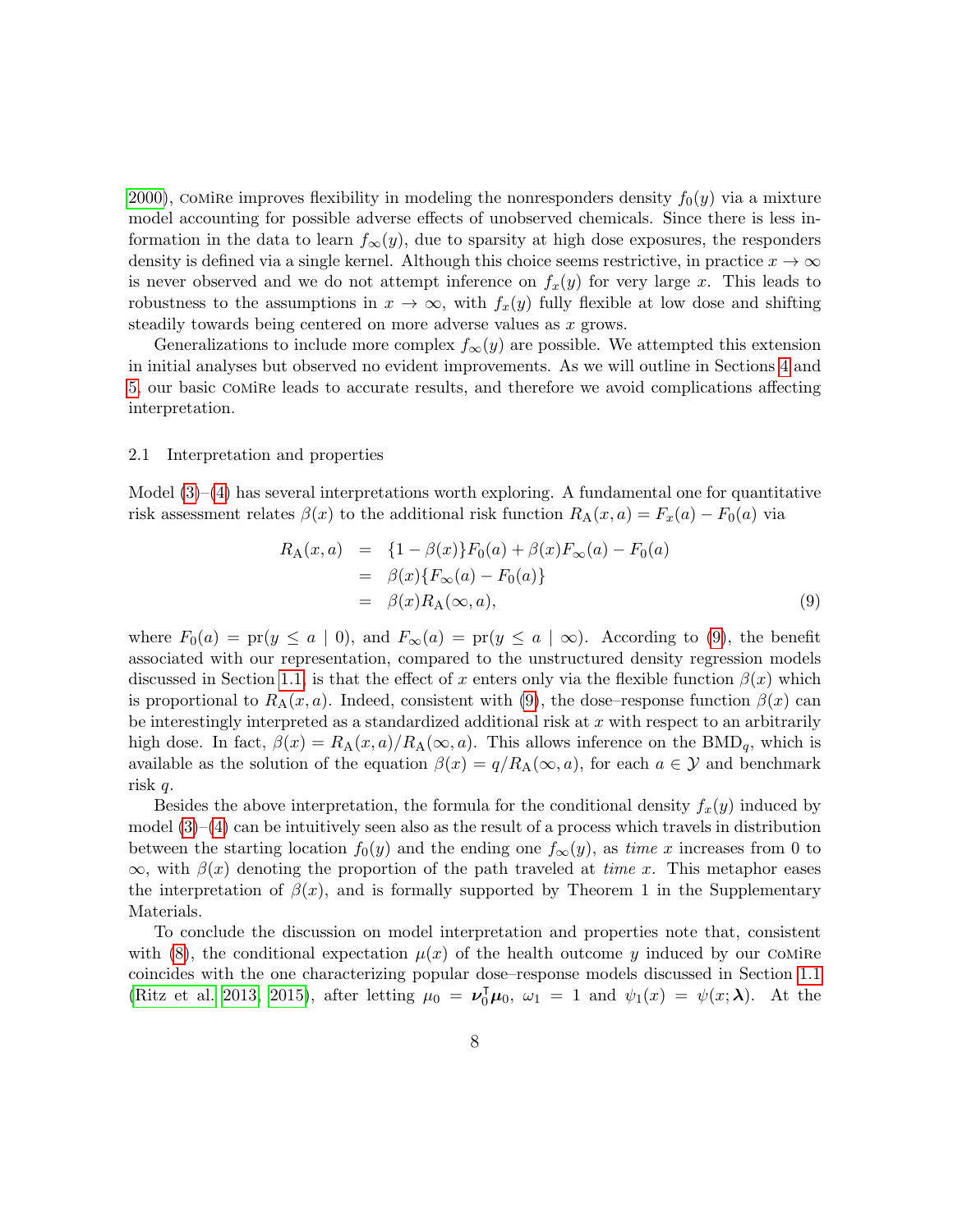same time, it is also clear that, while relaxing the Gaussian assumption, the proposed basis expansion for  $\beta(x)$  in [\(5\)](#page-5-3) is more flexible compared to the parametric dose–response functions of routine use, thus generalizing the contributions of [Wheeler and Bailer](#page-24-2) [\(2012\)](#page-24-2) and [Piegorsch](#page-23-2) [et al.](#page-23-2) [\(2014\)](#page-23-2).

# <span id="page-8-0"></span>3 Bayesian Inference and Implementation

Consistent with our application and the dose–response models outlined in Section [1.1,](#page-1-0) we focus on  $y \in \mathcal{Y} \subseteq \mathbb{R}$ , and let  $K(y; \theta) = \phi(y; \mu, \tau^{-1})$  be a Gaussian density with mean  $\mu$  and variance  $\sigma^2 = \tau^{-1}$ , with  $\theta = (\mu, \tau)$ . This choice also facilitates quantitative risk assessment, provided that, under the Gaussian assumption,  $F_0(a) = \sum_{h=1}^{H} \nu_{0h} \Phi\{(a-\mu_{0h})/\sigma_{0h}\}\$ and  $F_{\infty}(a) = \Phi\{(a-\mu_{0h})/\sigma_{0h}\}\$  $\mu_{\infty})/\sigma_{\infty}$ .

Before describing the Markov chain Monte Carlo (MCMC) routine for posterior computation, we first include additional details on representations  $(3)-(6)$  $(3)-(6)$  $(3)-(6)$ , and elicit the priors for each unknown quantity. Let us first introduce the augmented data  $(b_i, c_i, d_i)$ , for each  $i = 1, \ldots, n$ , with  $b_i \in \{1, \ldots, J\}$  indicating the basis function associated with unit i in [\(5\)](#page-5-3),  $c_i \in \{1, \ldots, H\}$ its mixture component at the low end of the dose range according to [\(6\)](#page-6-1), and  $d_i \in \{0,1\}$  and indicator for the membership to one of the two extreme mixing measures in [\(4\)](#page-5-2). Conditioned on these augmented data we can define the following hierarchical relations consistent with our model:

<span id="page-8-1"></span>
$$
\{f_{x_i}(y) | d_i\} = (1 - d_i)f_0(y) + d_i f_\infty(y), \quad d_i \sim \text{Bern}\{\beta(x_i)\}, \{\beta(x_i) | b_i = j\} = \psi_j(x_i), \quad b_i \sim \text{Cat}(w_1, \dots, w_J), \{\boldsymbol{\theta}_i | c_i = h, d_i = 0\} = \boldsymbol{\theta}_{0h}, \quad c_i \sim \text{Cat}(\nu_{01}, \dots, \nu_{0H}),
$$
\n(10)

where  $\text{Cat}(\rho_1, \ldots, \rho_p)$  denotes a categorical variable with probabilities  $(\rho_1, \ldots, \rho_p)$ , Bern $(\rho)$ denotes a Bernoulli distribution with success probability  $\rho$ , while  $\theta_{0h} = (\mu_{0h}, \tau_{0h})$ . Marginalizing out the augmented data in  $(10)$ , we obtain again  $(3)$ ,  $(5)$  and  $(6)$ , under the convexity assumption in [\(4\)](#page-5-2). This augmented form is useful to develop the MCMC.

To conclude our Bayesian specification, we need to elicit prior distributions for the model parameters, including the mixture weights in [\(6\)](#page-6-1), the basis coefficients of  $\beta(x)$  in [\(5\)](#page-5-3), and each kernel-specific set of parameters. A natural prior for  $\nu_0 = (\nu_{01}, \dots, \nu_{0H})^{\dagger}$  at  $x = 0$  is the Dirichlet distribution  $Dir(\boldsymbol{\alpha})$  with vector of hyperparameters  $\boldsymbol{\alpha} = (\alpha_1, \dots, \alpha_H)$ . According to [Rousseau and Mengersen](#page-24-3) [\(2011\)](#page-24-3), setting small values for the elements in  $\alpha$  provides a flexible prior for location-scale mixtures of Gaussians, which allows adaptive deletion of redundant components. Following a similar reasoning we define a Dirichlet prior for the coefficients of  $\beta(x)$  in [\(5\)](#page-5-3), so that  $\mathbf{w} = (w_1, \ldots, w_J)^\intercal \sim \text{Dir}(\boldsymbol{\eta})$ , with small values for the hyperparameters in  $\eta = (\eta_1, \ldots, \eta_J)$ . Finally, for the atoms  $\theta_{0h} = (\mu_{0h}, \tau_{0h}), h = 1, \ldots, H$ , and  $\theta_{\infty} = (\mu_{\infty}, \tau_{\infty})$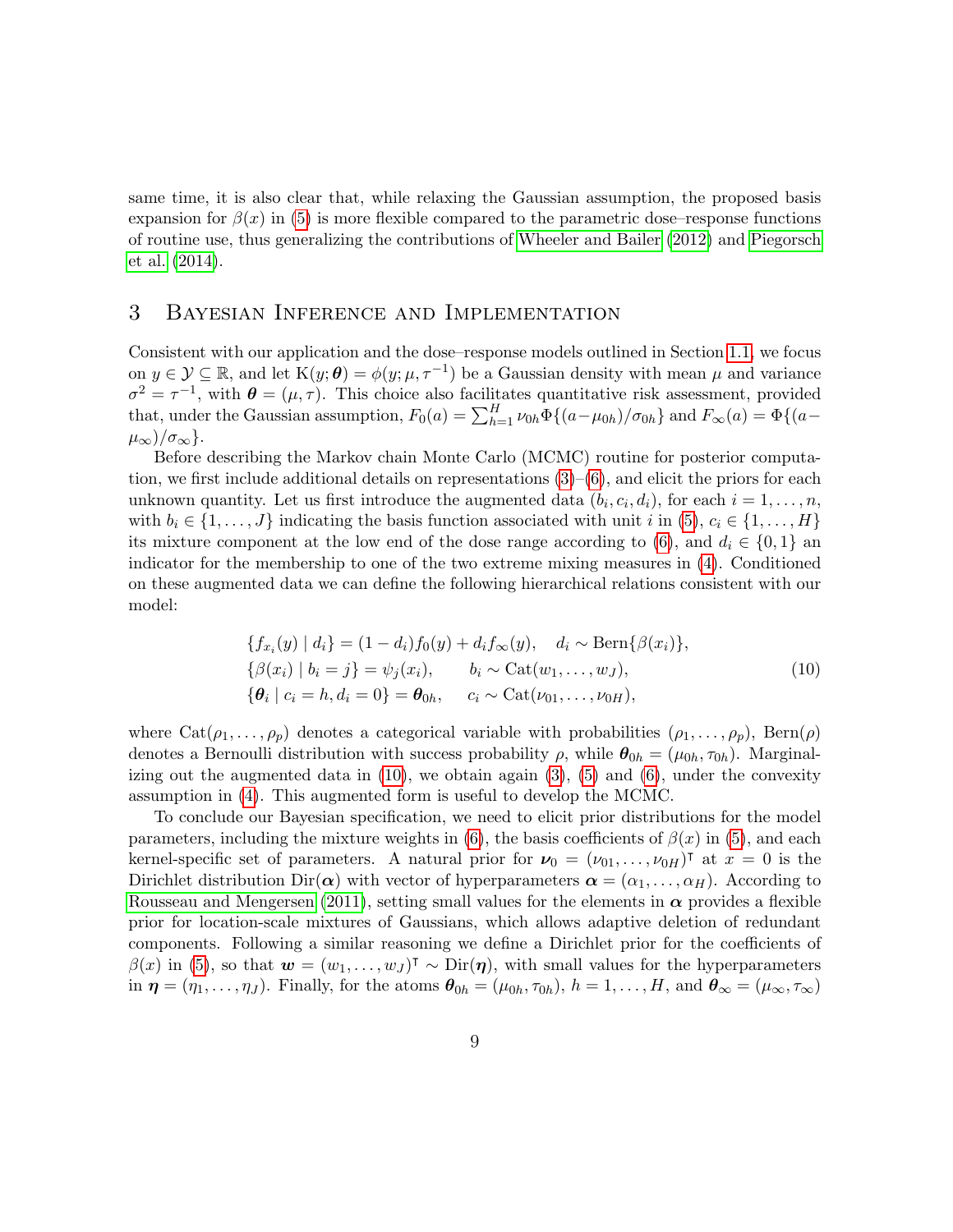characterizing the Gaussian kernels, we choose independent gamma priors  $Ga(a_{\tau}, b_{\tau})$  for the precision parameters, and truncated Gaussian distributions for the locations  $\mu_{0h}$ ,  $h = 1, \ldots, H$ and  $\mu_{\infty}$ , with mean  $\mu \in \mathbb{R}$ , variance  $\kappa > 0$ , and truncations meeting the adversity profile property in [\(7\)](#page-6-0),  $\mu_{\infty} < \min_h(\mu_{0h})$ .

Under the above prior specification, samples from the posterior distribution can be obtained by sampling iteratively from the partially collapsed Gibbs sampler comprising the following steps.

1. Update  $b_i$  from the full conditional categorical random variable having probabilities

$$
\text{pr}(b_i = j \mid -) \propto w_j[\{1 - \psi_j(x_i)\} f_0(y_i) + \psi_j(x_i) f_{\infty}(y_i)],
$$

for every  $j = 1, \ldots, J$ .

2. Update  $w$  from the full conditional Dirichlet distribution

$$
(\boldsymbol{w} \mid -) \sim \text{Dir}(\eta_1 + n_1, \ldots, \eta_J + n_J),
$$

where  $n_j$  is the number of subjects in which  $b_i = j$ , and update  $\beta(x)$  by applying equation [\(5\)](#page-5-3).

3. Update  $d_i$  from

$$
(d_i \mid -) \sim \text{Bern}\left[\frac{\beta(x_i)f_{\infty}(y_i)}{\{1 - \beta(x_i)\}f_0(y_i) + \beta(x_i)f_{\infty}(y_i)}\right].
$$

4. For individuals with  $d_i = 0$ , update  $c_i$  from the categorical variable having probabilities equal to

$$
pr(c_i = h | -) \propto \nu_{0h} \phi(y_i; \mu_{0h}, \tau_{0h}^{-1}),
$$

for every  $h = 1, \ldots, H$ .

5. Update the mixture weights  $\nu_0$  characterizing  $P_0$  from

$$
(\nu_0 | -) \sim \mathrm{Dir}(\alpha_1 + n_1, \ldots, \alpha_H + n_H),
$$

where  $n_h$  is the number of units with  $d_i = 0$ , having  $c_i = h$ .

6. Update each  $\boldsymbol{\theta}_{0h} = (\mu_{0h}, \tau_{0h}), h = 1, \ldots, H$  under the restriction  $\mu_{\infty} < \min_h(\mu_{0h}),$  from

$$
(\mu_{0h} \mid -) \sim \mathcal{N}(\hat{\mu}_h, \hat{\sigma}_h^2, \mu_\infty, +\infty),
$$
  

$$
(\tau_{0h} \mid -) \sim \text{Ga}(\hat{a}_h, \hat{b}_h),
$$

where  $N(\mu, \sigma^2, a, b)$  denotes a Gaussian with mean  $\mu$ , variance  $\sigma^2$ , and truncated to the interval  $(a, b)$ . In the above equation,  $\hat{a}_h = a_{\tau} + n_h/2$ ,  $\hat{b}_h = b_{\tau} + \sum_{i=1}^n \mathbb{I}(d_i = 0, c_i =$  $h)(y_i - \mu_{0h})^2/2$ ,  $\hat{\sigma}_h^2 = (\kappa^{-1} + n_h \tau_{0h})^{-1}$ ,  $\hat{\mu}_h = \hat{\sigma}_h^2 (\kappa^{-1} \mu + n_h \tau_{0h} \bar{y}_h)$ , and  $\bar{y}_h$  is the mean of y for the units with  $d_i = 0$  and  $c_i = h$ . The term  $\mathbb{I}(\cdot)$  denotes, instead, the indicator function.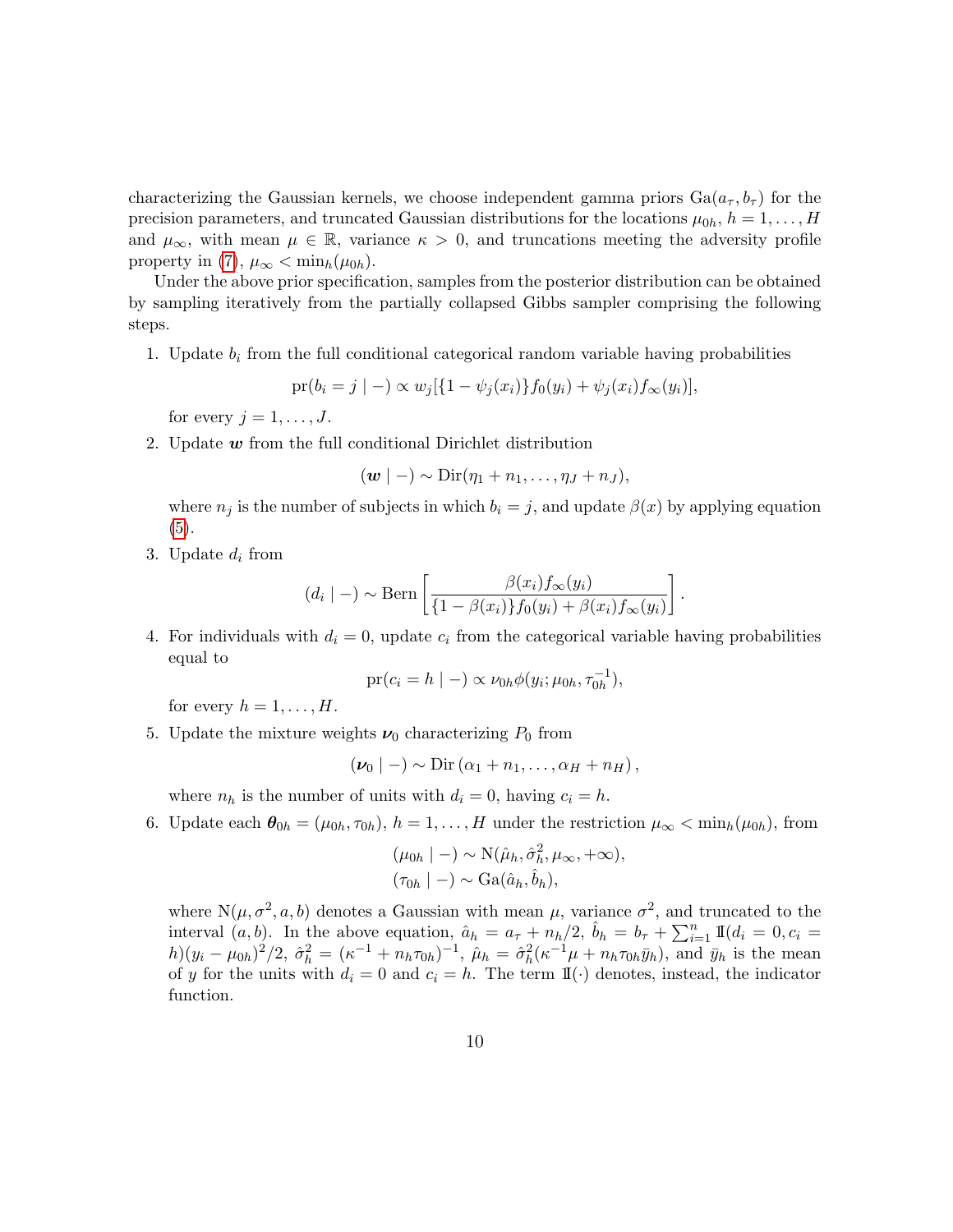7. Finally, update  $\theta_{\infty} = (\mu_{\infty}, \tau_{\infty})$  under the restriction  $\mu_{\infty} < \min_h(\mu_{0h})$ , from

$$
(\mu_{\infty} \mid -) \sim \mathrm{N}(\hat{\mu}_{\infty}, \hat{\sigma}_{\infty}^2, -\infty, \min_h(\mu_{0h})),
$$
  

$$
(\tau_{\infty} \mid -) \sim \mathrm{Ga}(\hat{a}_{\infty}, \hat{b}_{\infty}),
$$

where  $\hat{a}_{\infty} = a_{\tau} + n_{\infty}/2$ ,  $\hat{b}_{\infty} = b_{\tau} + \sum_{i=1}^{n} d_i (y_i - \mu_{\infty})^2 / 2$ ,  $\hat{\sigma}_{\infty}^2 = (\kappa^{-1} + n_{\infty} \tau_{\infty})^{-1}$ ,  $\hat{\mu}_{\infty} = \hat{\sigma}_{\infty}^2 (\kappa^{-1} \mu + n_{\infty} \tau_{\infty} \bar{y}_{\infty}), \ \bar{y}_{\infty} = \sum_{i=1}^n d_i y_i / n_{\infty}, \text{ and } n_{\infty} = \sum_{i=1}^n d_i.$ 

This routine can be easily generalized to incorporate mixture models also for  $f_{\infty}(y)$  simply modifying step (7), and adding a step similar to (4), to update the weights also at the high end of  $\mathcal{X}$ .

#### <span id="page-10-1"></span>3.1 Goodness-of-fit via posterior predictive checks

To assess whether the restrictions of comire provide a good fit to the observed data under the Bayesian framework, we perform posterior predictive checks [\(Gelman et al. 2014\)](#page-22-6) comparing relevant summary statistics computed from the observed data with their corresponding posterior predictive densities. Under COMIRE, the posterior predictive density  $f_x(y) \mid (y_1, x_1), \ldots, (y_n, x_n)$  from which the response data can be simulated is defined as

<span id="page-10-0"></span>
$$
\int \left[ \{1 - \beta(x)\} \sum_{h=1}^{H} \nu_{0h} \tau_{0h} \phi \{\tau_{0h}(y - \mu_{0h})\} + \beta(x) \tau_{\infty} \phi \{\tau_{\infty}(y - \mu_{\infty})\} \right] d\Pi(\nu_{0}, \theta_{0}, \theta_{\infty}, \mathbf{w} \mid \text{data}),
$$
\n(11)

where  $\Pi(\nu_0, \theta_0, \theta_\infty, w \mid \text{data})$  denotes the joint posterior distribution of the model parameters.

Although [\(11\)](#page-10-0) is not analytically available, it is straightforward to simulate outcome data y from the posterior predictive distribution in [\(11\)](#page-10-0) by leveraging the MCMC samples of the parameters and the hierarchical representation of the model in [\(10\)](#page-8-1). Once these simulated data sets are available, different summary statistics of interest can be computed, thus obtaining samples from the corresponding posterior predictive distribution. If Comire is not sufficiently flexible for a specific study, we expect the observed summary statistics to fall in the tails of their associated posterior predictive density. Since our main interest is in quantitative risk assessment, we focus on comparing a smoothed empirical estimate of  $pr(y \leq a \mid x)$  $F_x(a)$  computed from the dichotomized sample data  $\{\mathbb{I}\{(y_1 \leq a), x_1\}, \ldots, \{\mathbb{I}\{(y_n \leq a), x_n\},\}$ with its posterior predictive density obtained from the replicated data sets generated from [\(11\)](#page-10-0). Although other statistics can be considered, according to [\(1\)](#page-3-0),  $F_x(a)$  is the key function underlying  $R_A(x, a)$ , thus requiring careful model checking.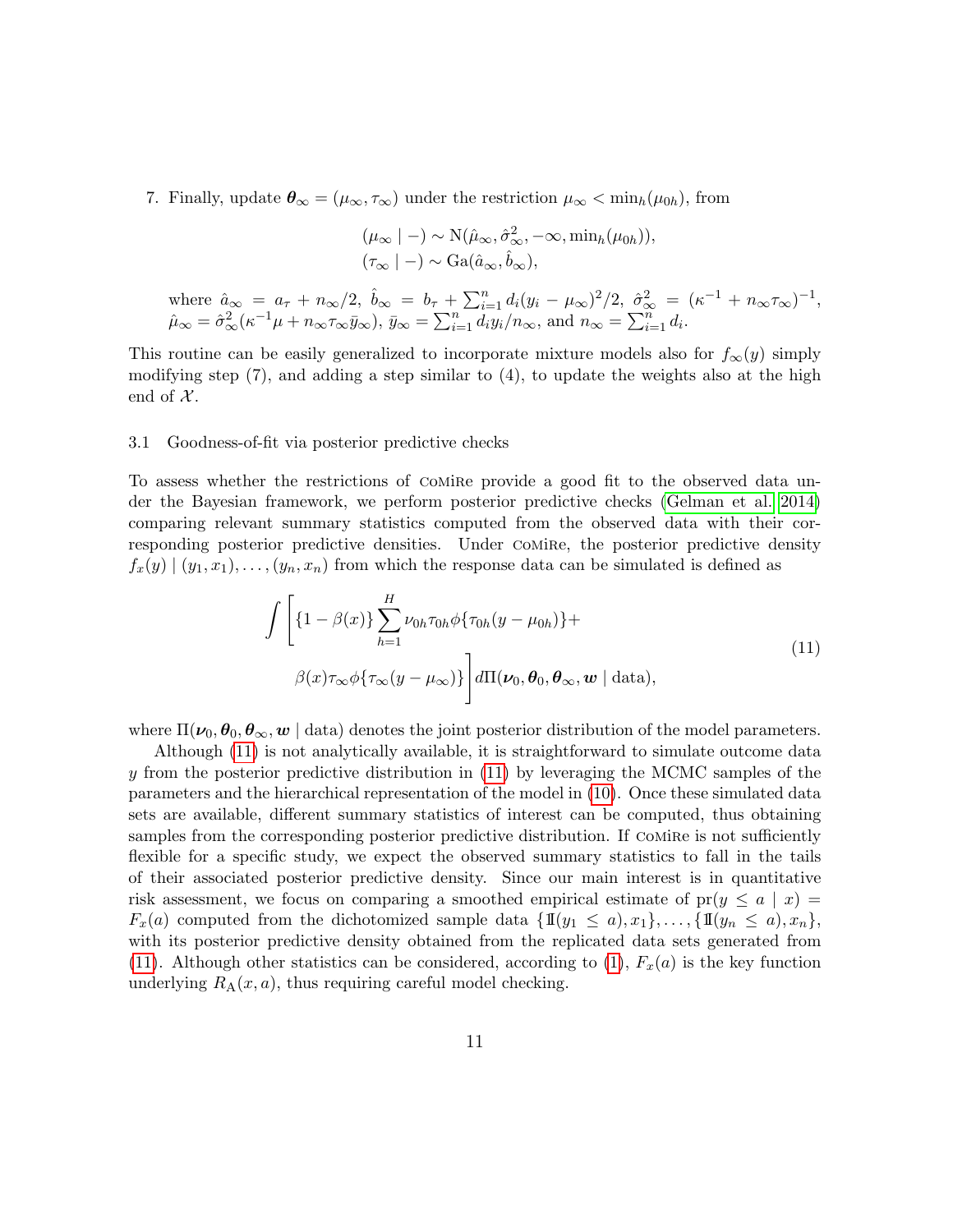<span id="page-11-1"></span>

Figure 2: Goodness-of-fit assessments for  $n = 500$  in Scenario 1 (a), 2 (b), and 3 (c). Smoothed empirical estimate of  $F_x(37) = \text{pr}(y \leq 37 | x)$  computed from the observed data (black line), and from 50 data sets simulated from the posterior predictive distribution induced by Comire (grey lines). In the  $x$  axis we also report the simulated dose exposures.

## <span id="page-11-0"></span>4 Simulation Experiments

To study the empirical performance of COMIRE in providing inference for  $R_{\rm A}(x, a)$  under several data generative processes, we consider three simulations, covering correctly specified models and model misspecification scenarios. To carefully assess performance in reasonable applied settings, these scenarios are defined to incorporate relevant aspects of the motivating CPP application and other related observational studies. These assessments involve two different sample sizes:  $n = 2000$  to mimic the CPP application, and  $n = 500$  to evaluate performance in smaller studies.

A common feature in observational dose–response studies is that the data are increasingly sparse as the dose grows, with most of the individuals having reasonably low exposures to adverse chemicals. We incorporate this feature by generating the doses  $x_i$ ,  $i = 1, \ldots, n$ , from a gamma distribution with a heavy right tail. These simulated doses range from 0 to about 132, and have empirical quartiles 15.4, 24.9, 39.8 for the scenarios with  $n = 2000$ , and 11.2, 25.0, 48.2, for those with  $n = 500$ . For each unit,  $y_i$  is generated under three different mechanisms which maintain a similar range and structure to the one characterizing the observed gestational age in the CPP data.

Scenario 1 covers the correctly specified setting and assumes the proposed COMIRE model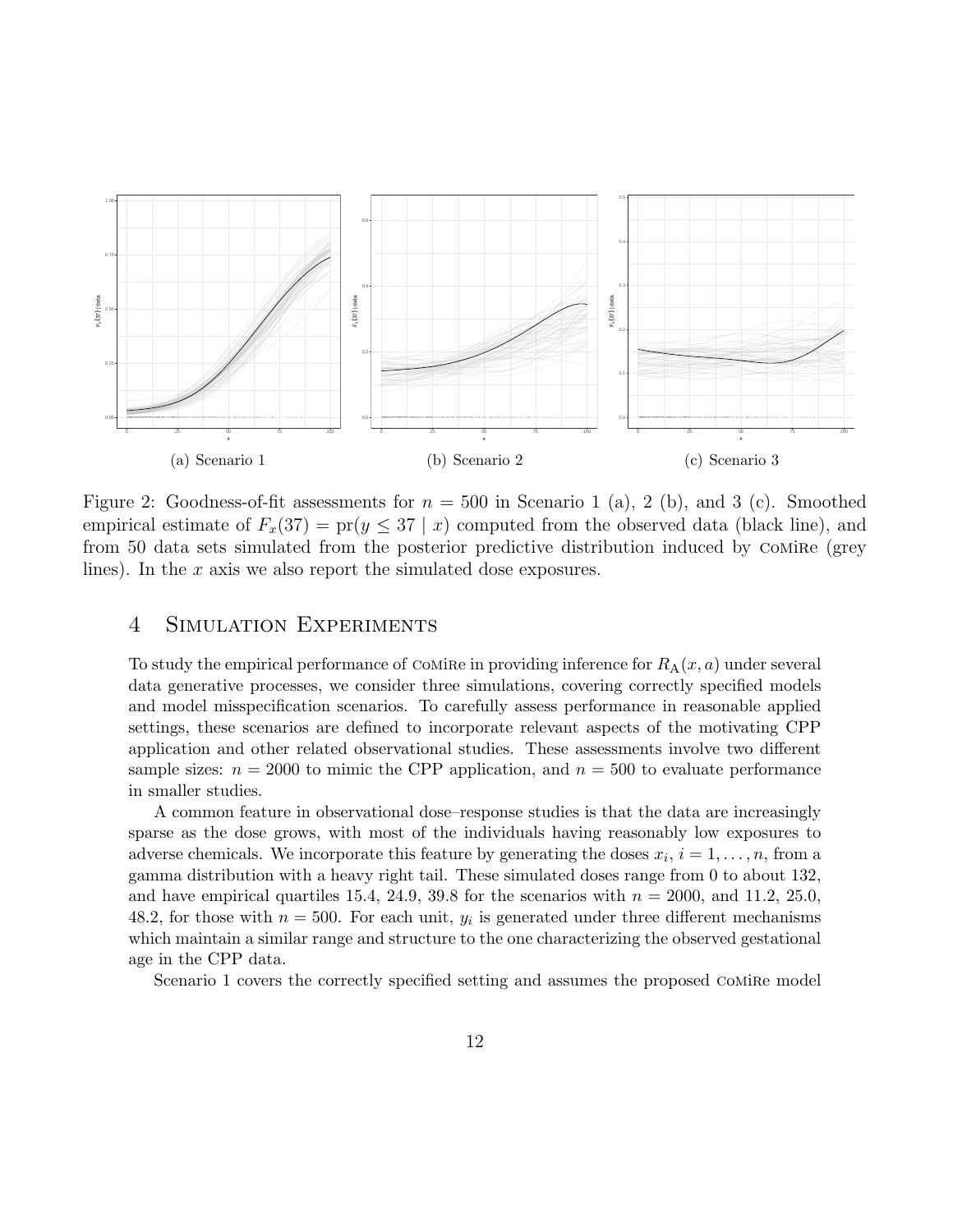where the extreme density at  $x = 0$  is a mixture of three Gaussian kernels having  $\mu_0 =$  $(37, 39, 40)$ <sup>T</sup>,  $\nu_0 = (0.05, 0.15, 0.80)$ <sup>T</sup>, and unit variances, whereas the density at  $x \to \infty$  is a single Gaussian kernel with  $\mu_{\infty} = 36$  and  $\sigma_{\infty}^2 = 1$ . The  $\beta(x)$  function is assumed to be the cumulative distribution function of a gamma random variable with shape 6 and rate 0.1. Focusing on performance under model misspecification, we generate the data from a dependent process but without comire specification in Scenario 2, and under an independent process in Scenario 3. Specifically, Scenario 2 assumes a mixture of Gaussians with unit variances and locations changing with x. The mixing weights are  $(0.10, 0.25, 0.65)$ , whereas the locations are  $\mu_1(x) = -x/300 + 35.5$ ,  $\mu_2(x) = -x/50 + 38.5$ , and  $\mu_3(x) = -x/75 + 40.5$ , respectively. Scenario 3 is instead a mixture of Gaussians with weights equal to (0.25, 0.25, 0.50), locations (37, 39, 41), and unit variances.

In performing posterior inference, we set the hyperparameters following the guidelines in Section [3.](#page-8-0) In particular we fix  $H = 10$  for the number of mixture components at zero dose, and set small values  $\alpha_1 = \cdots = \alpha_H = 1/H$  in the Dirichlet prior for  $\nu_0$  to allow adaptive shrinkage. The function  $\beta(x)$  in [\(5\)](#page-5-3) is instead defined via cubic I-splines with 7 equally-spaced inner knots and 2 more at the extremes of the observed dose range—i.e. 0 and 132. The knot at  $x = 0$  incorporates the restriction  $\beta(0) = 0$ , whereas the one at 132 introduces a zero constant function which allows asymptotes in  $\beta(x)$  at extreme doses. This choice provides  $J = 10$  bases. By considering small values  $\eta_1 = \cdots = \eta_J = 1/J$  for the hyperparameters in the Dirichlet prior for the I-splines coefficients  $w$ , we facilitate automatic learning of which bases are required to flexibly characterize the dose–response function  $\beta(x)$ . Finally, we center the mean parameters in the Gaussian kernels on the empirical mean of the observed responses  $\mu = \bar{y}$ , and allow moderate variations in the expectation of the different components by setting  $\kappa = 10$ . For the hyperparameters in the component–specific variances we set instead  $a_{\tau} = b_{\tau} = 2$  to allow a moderate variability within each Gaussian kernel. To assess sensitivity we maintain the same default hyperparameters settings in all the simulations.

Posterior inference relies on 5000 Gibbs iterations after a burn-in of 2000, and thinning the chains every 5 samples. These settings were sufficient to obtain convergence and good mixing based on the traceplots and the Geweke's diagnostic. The computations for each simulation took  $\approx 2'$  and  $\approx 6'$  for  $n = 500$  and  $n = 2000$ , respectively, under an R implementation on a MacBook Pro with 2.8 GHz Intel i7 processor and 16 GB RAM. The following discussions are related to the case  $n = 500$ . The results for  $n = 2000$  are similar and reported in the Supplementary Materials. It shall be also noticed that the following figures, including those in Section [5](#page-15-0) and in the Supplementary Materials, evaluate performance in a large dose range avoiding excessively high exposures, which are unlikely to occur in the population and are not of direct interest in quantitative risk assessments.

We study performance with a particular focus on recovering the true additional risk  $R_A(x, a)$ . However, before focusing on  $R_A(x, a)$ , we first check model adequacy in Figure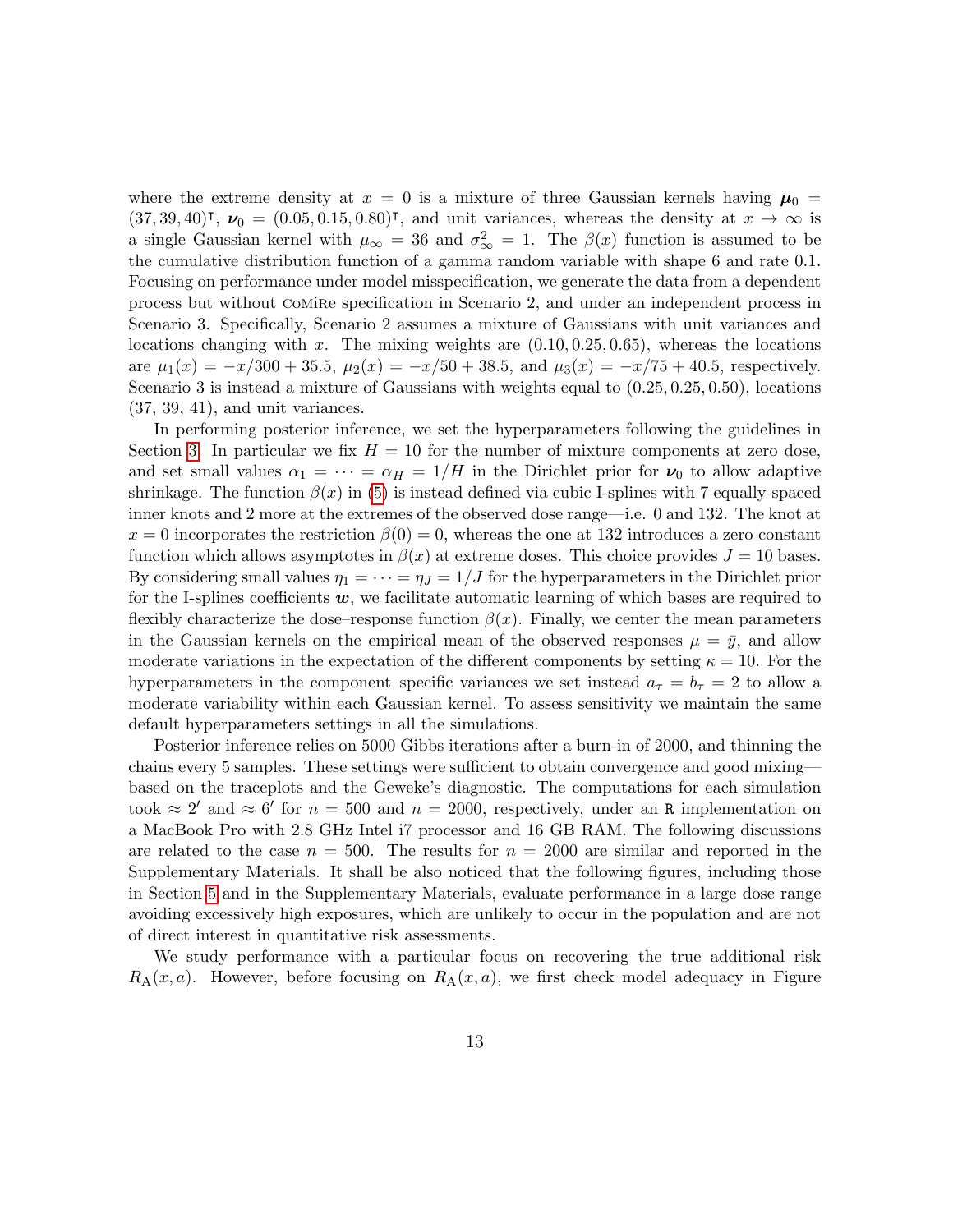[2,](#page-11-1) following the guidelines provided in Section [3.1.](#page-10-1) As is clear from Figure [2,](#page-11-1) our approach provides adequate fit to the smoothed empirical estimate of  $F_x(37) = \text{pr}(y \leq 37 | x)$  computed from the observed data, thereby motivating inference on the additional risk  $R_A(x, a)$ , with  $a = 37$ . Note that these plots can detect lack of fit—for example, if the dose–response relation is non–monotone, or if there are evident differences between the generative process of the observed data and the deflation–inflation mechanism of comire. In these situations, relaxing comire restrictions under more flexible models is important to avoid bias. We shall however emphasize that non–monotonicity of dose–response across the range of exposures faced by humans in usual settings is rare. The most common type of non–monotonicity in these studies corresponds to down-turns at high doses—typically well beyond normal ranges of human exposures. Similarly, evident departures from the comire assumptions, although possible, are not frequent in observational dose–response studies. Hence, we focus on monotone relations, and evaluate robustness to misspecification in reasonable scenarios.

To highlight the benefits of comire in providing inference on the additional risk, we compare performance with the relevant competitors discussed in Section [1.1.](#page-1-0) In particular, we consider a classical Gaussian regression with a Weibull dose–response function for  $\mu(x)$  [\(Ritz et al.](#page-23-3) [2013,](#page-23-3) [2015\)](#page-23-4), a more general formulation of the model in [Razzaghi and Kodell](#page-23-7) [\(2000\)](#page-23-7), via ANOVA–DDP with fixed weights [\(De Iorio et al. 2004\)](#page-22-4), and, finally, a fully flexible dependent mixture of Gaussians  $(F-MIX)$  including changes also in the mixing probabilities as in [He](#page-22-2) [et al.](#page-22-2) [\(2010\)](#page-22-2). These models are estimated with the R packages drc, DPpackage, and LSBP, respectively. LSBP is a recent implementation of the probit stick–breaking by [Rodriguez and](#page-23-9) [Dunson](#page-23-9) [\(2011\)](#page-23-9), using the logistic link to improve computational performance without affecting flexibility [\(Rigon and Durante 2017\)](#page-23-11). In performing posterior inference under the ANOVA–DDP and the F–DMIX, we consider routine implementations via linear functions of the predictor, and set the hyperparameters using default choices which induce a comparable prior uncertainty to comire. Figure [3](#page-14-0) summarizes the posterior mean function and pointwise 95% posterior credible bands for  $R_A(x, 37)$  obtained under COMIRE, ANOVA–DDP and F–DMIX, in the three scenarios. Results under the Weibull dose–response function were substantially inferior, and therefore are not reported here.

The results in Figure [3](#page-14-0) confirm our discussion in Section [1.1](#page-1-0) on the different approaches to inference in quantitative risk assessment. In particular, comire allows improved learning of  $R_A(x, 37)$  in the correctly specified scenario, and has comparable performance to the more flexible ANOVA–DDP and F–DMIX, in misspecified settings. As it can be noticed in the lower panels of Figure [3,](#page-14-0) the estimation of  $R_A(x, 37)$  is particularly precise at low–dose exposures  $x$ , where quantitative risk assessments typically focus. The reduced performance at high–dose exposures is mainly due to sparsity in the data, thereby providing reduced information to effectively estimate the parameters characterizing  $P_{\infty}$ . This result is also evident in Figure [2.](#page-11-1) The ANOVA–DDP provides accurate inference on  $R_A(x, 37)$  in Scenarios 2 and 3, where this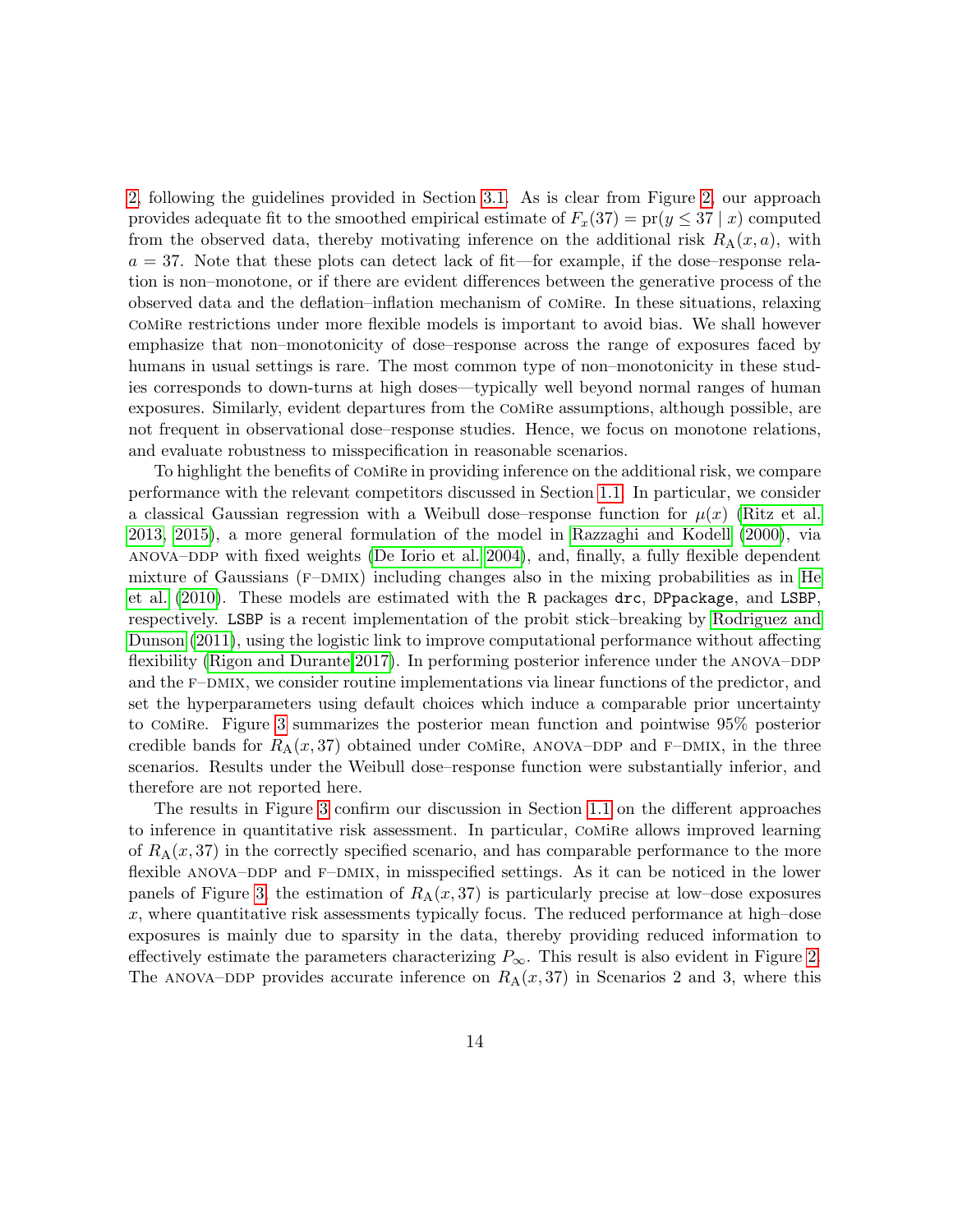<span id="page-14-0"></span>

Figure 3: Inference on the additional risk function for  $n = 500$  in the three scenarios. The dashed lines represent the true additional risk function  $R_A(x, 37)$ , whereas the red, green, and blue continuous lines denote the posterior mean of  $R_A(x, 37)$  under ANOVA–DDP, F–DMIX, and COMIRe, respectively. The shaded areas represent the pointwise  $95\%$  posterior credible bands. In the x axis we report the simulated dose exposures. Lower panels provide a zoom on the range of the additional risk typically considered in benchmark dose analysis.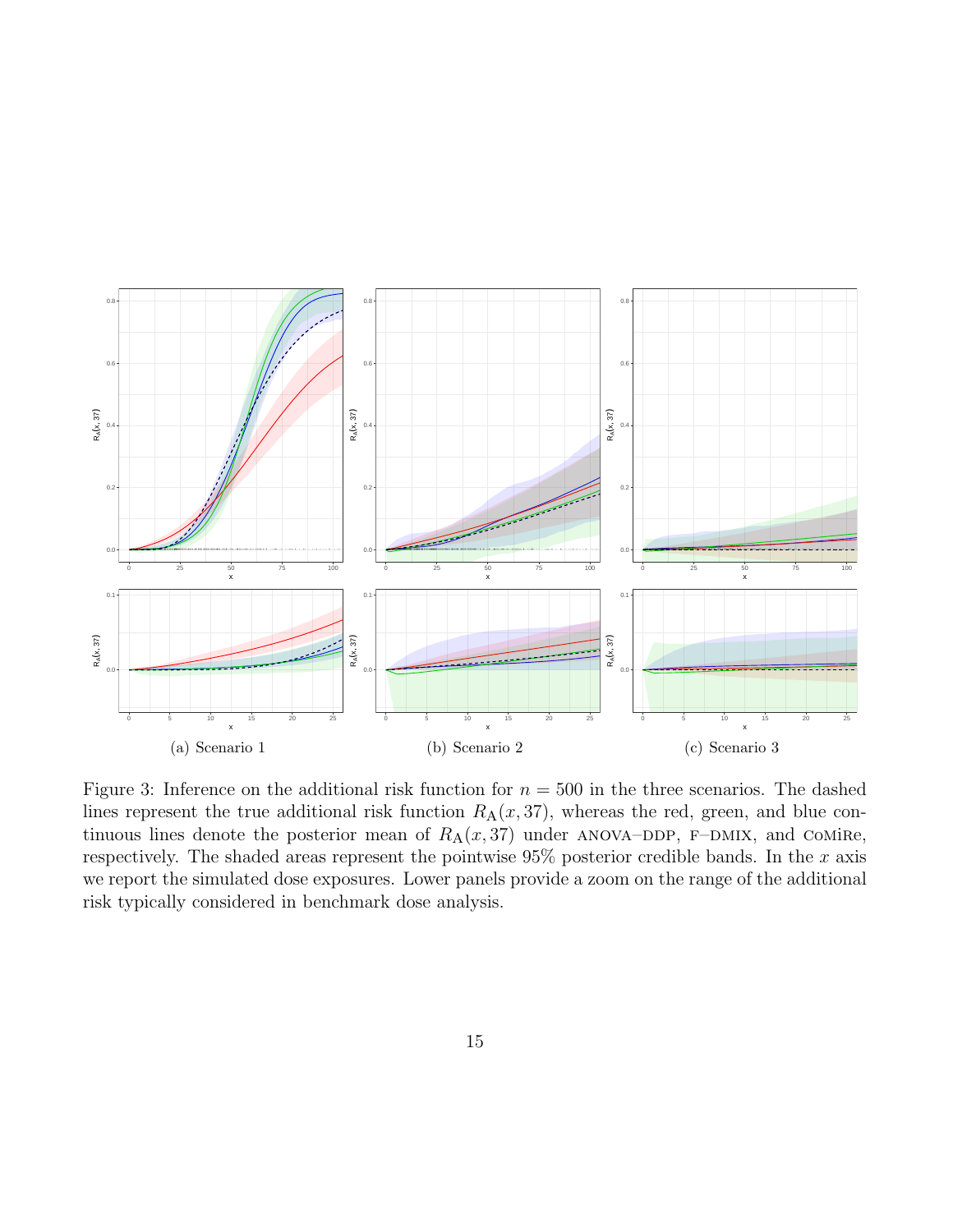model is correctly specified, but induces a notable bias in Scenario 1, possibly due to the assumption of constant mixing weights. When relaxing this restriction under  $F$ –DMIX, the bias is reduced in Scenario 1. However, consistent with the discussion in Section [1.1,](#page-1-0) the increased flexibility associated with F–DMIX requires more parameters, thereby reducing efficiency. This is evident in all the three scenarios, with  $F$ –DMIX having higher posterior uncertainty than comire, without substantially improving performance in estimating  $R_A(x, 37)$ . According to the lower panels in Figure [3,](#page-14-0) this reduced efficiency is evident for the common range  $(0, 0.1]$ of the additional risk to be considered in benchmark dose analysis. These conclusions did not change when considering other thresholds a different from 37.

Similar results also are discussed for  $n = 2000$  in the Supplementary Materials. In this case the higher sample size further reduces bias and posterior uncertainty—as expected.

# <span id="page-15-0"></span>5 Analysis of the CPP Data

We conclude by applying Comire to infer changes in the gestational weeks at delivery with DDE, as discussed in Section [1.](#page-1-1) In particular, our focus is on  $n = 2312$  women with gestational ages less or equal than 45 weeks, since higher values are clear measurement errors. Posterior inference is performed with the default hyperparameters and MCMC settings carefully described in the tutorial implementation at <github.com/tonycanale/CoMiRe>. Also in this case we obtain convergence and good mixing, with a runtime of  $\approx 8'$ .

As outlined in Figures [1](#page-2-0) and [4,](#page-16-0) COMIRE provides an adequate fit to the observed data and the associated functionals of interest, thus motivating inference and quantitative risk assessments. According to Figure [1,](#page-2-0) the conditional density of the gestational age at delivery is far from being Gaussian and displays variability, skewness and multimodality patterns changing with DDE. Indeed, at low–dose exposures most of the probability mass is concentrated around normal pregnancies, with the posterior mean and the 95% credible interval for  $\mu(0)$  being 40.20 and (40.01, 40.34). This is in line with results on normal gestational ages measured via last menstrual periods, as in our application [\(Longnecker et al. 2001\)](#page-23-1). In addition to these findings, we also notice mild negative skewness, with a minor mode closer to overdue pregnancies, and a tail towards preterm deliveries. As DDE exposure grows, the negative skewness is still maintained, but the tail towards preterm deliveries increasingly inflates until characterizing a more evident mode centered on  $\mu_{\infty}$ . The posterior mean and the 95% credible interval for the latter quantity are 36.22 and (35.36, 36.94), respectively, thus providing evidence of preterm pregnancy profiles at high–dose exposures.

These results clearly show that the negative association of DDE with gestational age are mostly on the shape, rather than on the trend. In particular, recalling the above discussion, both adverse and non-adverse profiles are found across the predictor space, including at no dose and high–dose exposures. What changes with DDE is the degree  $\beta(x)$  of susceptibility to the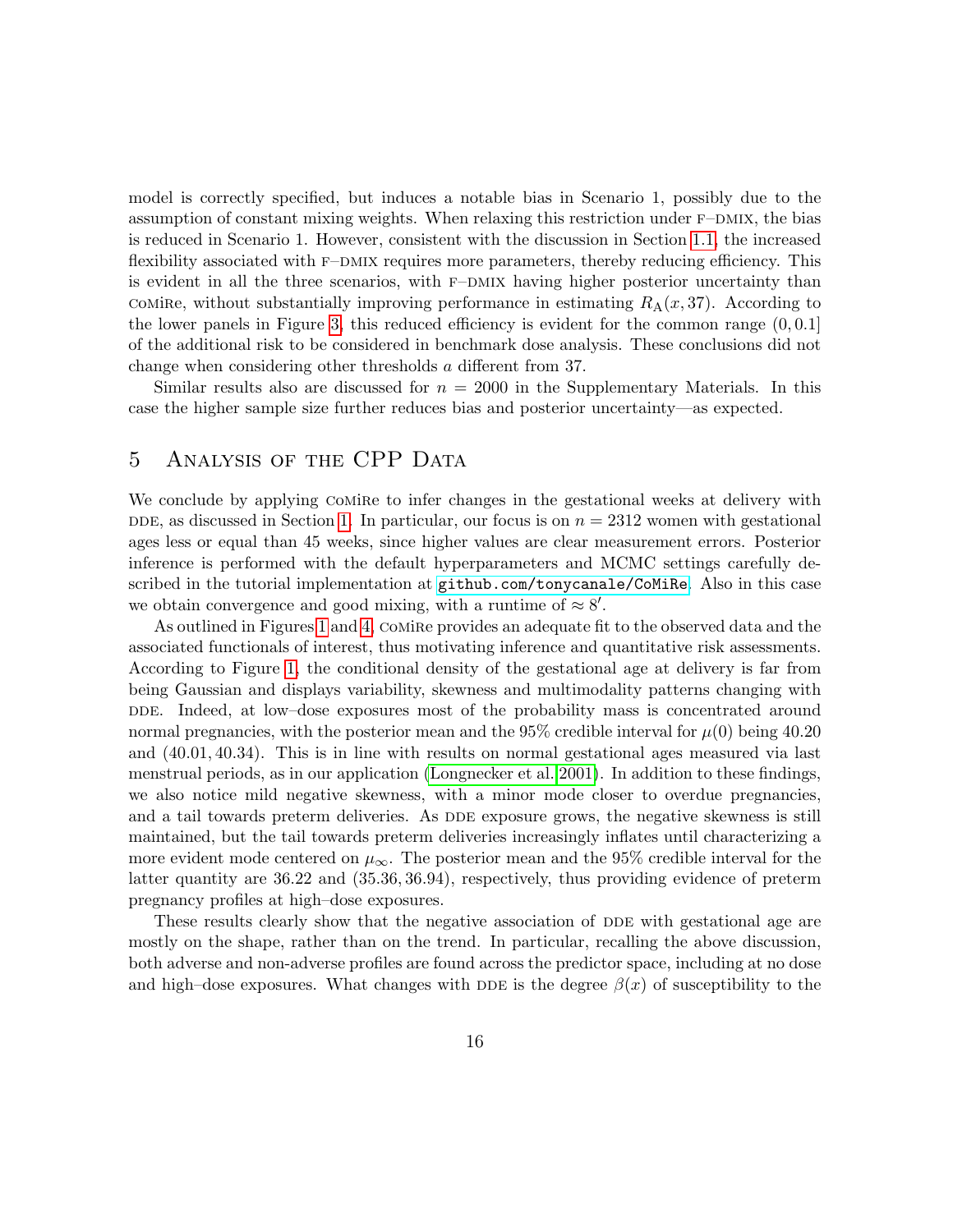<span id="page-16-0"></span>

Figure 4: Goodness-of-fit assessment in the application. Smoothed empirical estimate of  $F_x(37)$  =  $pr(y \leq 37 | x)$  computed from the observed data (black line), and from 50 data sets simulated from the posterior predictive distribution induced by COMiRe (grey lines). In the  $x$  axis we report the observed exposures.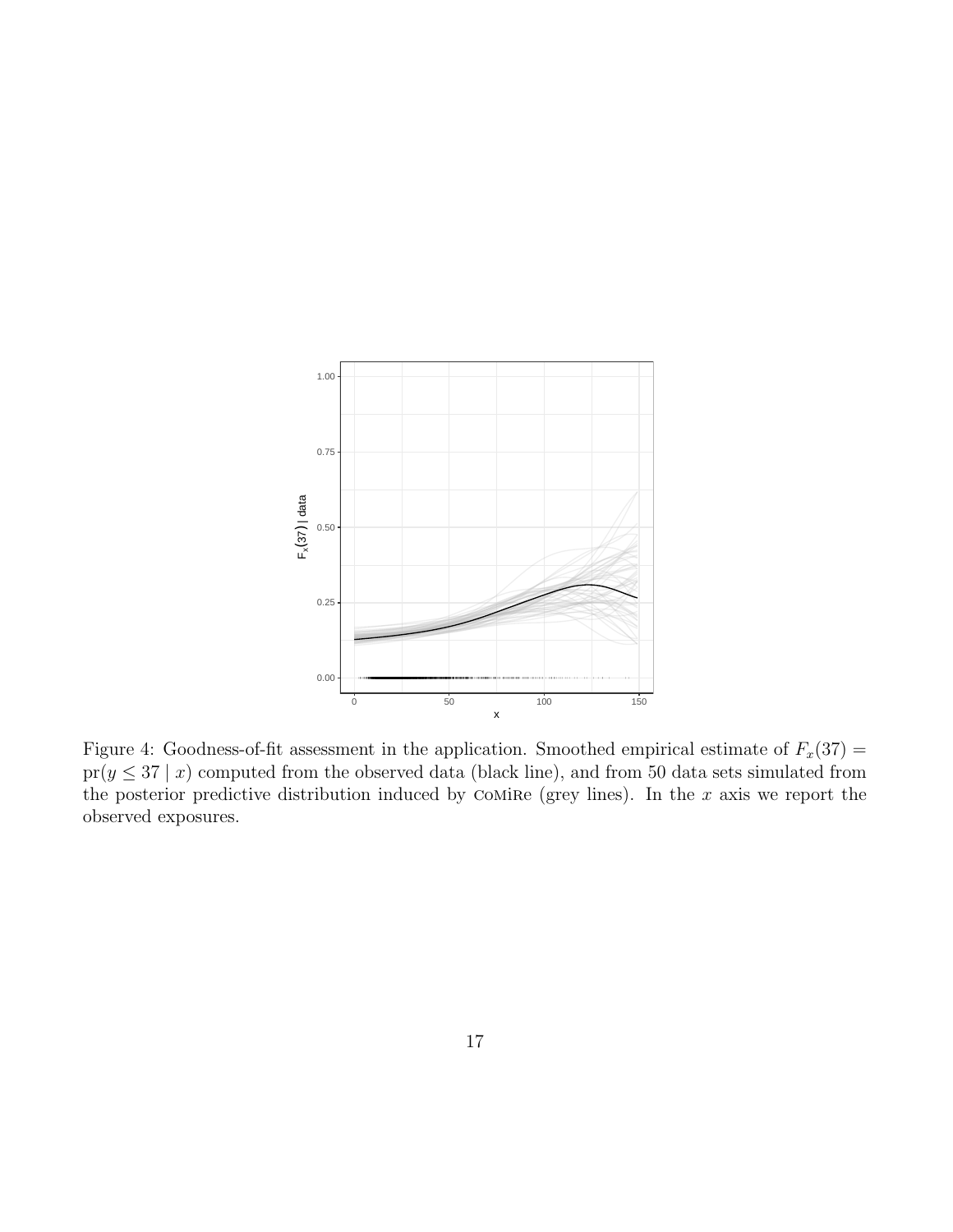<span id="page-17-0"></span>

Figure 5: Posterior mean (solid lines) and pointwise 95% credible bands (shaded areas) for (a)  $\beta(x)$ , (b)  $R_A(x, 37)$  and (c) the related BMD<sub>q</sub>. In the x axis in (a) and (b) we report the observed exposures.

adverse effects of this chemical. In particular, the posterior mean and the 95% credible bands of the  $\beta(x)$  function in panel (a) of Figure [5,](#page-17-0) show a notable increment in the probability of the most adverse health profile at low–dose exposures. For instance, about 20% of the women with a low DDE concentration  $\approx 20\mu g/l$  are expected to have a gestational age comparable to women who had high DDE exposures, with this profile being indicative of preterm pregnancies. Consistent with the properties of comire discussed in Section [2.1,](#page-7-1) this percentage explicitly measures in which proportion the additional risk at a given DDE exposure relates to the one associated with the worst health profile observed at an arbitrarily high dose without the need to specify any threshold a for the negative health event.

For benchmark dose analyses, we consider the standard preterm threshold  $a = 37$ . Con-sistent with Section [2.1,](#page-7-1) rescaling  $\beta(x)$  by  $R_A(\infty, 37)$  provides the additional risk function  $R_A(x, 37)$ —reported in panel (b) of Figure [5—](#page-17-0)inheriting the notable increment in the additional risk at low–dose exposures, which suggests conservative benchmark doses. The posterior mean and the 95% credible bands for the  $BMD_q$ —expressed as a function of  $q$ —confirm these findings. In particular, as shown in panel (c) of Figure [5,](#page-17-0) the  $BMD<sub>q</sub>$  evolves on low values, especially for the range of benchmark risks  $q \in \{0.01, 0.05, 0.10\}$  of interest in toxicology (e.g. [Piegorsch et al. 2005\)](#page-23-6), thus implying the conservative policies on DDE exposures in Table [1.](#page-18-1) Motivated by interest in more conservative benchmark doses  $BMDL_q$  relying on a lower confidence bound of the  $BMD_q$ , Table [1](#page-18-1) provides also the  $BMDL_q$ . Under our Bayesian approach to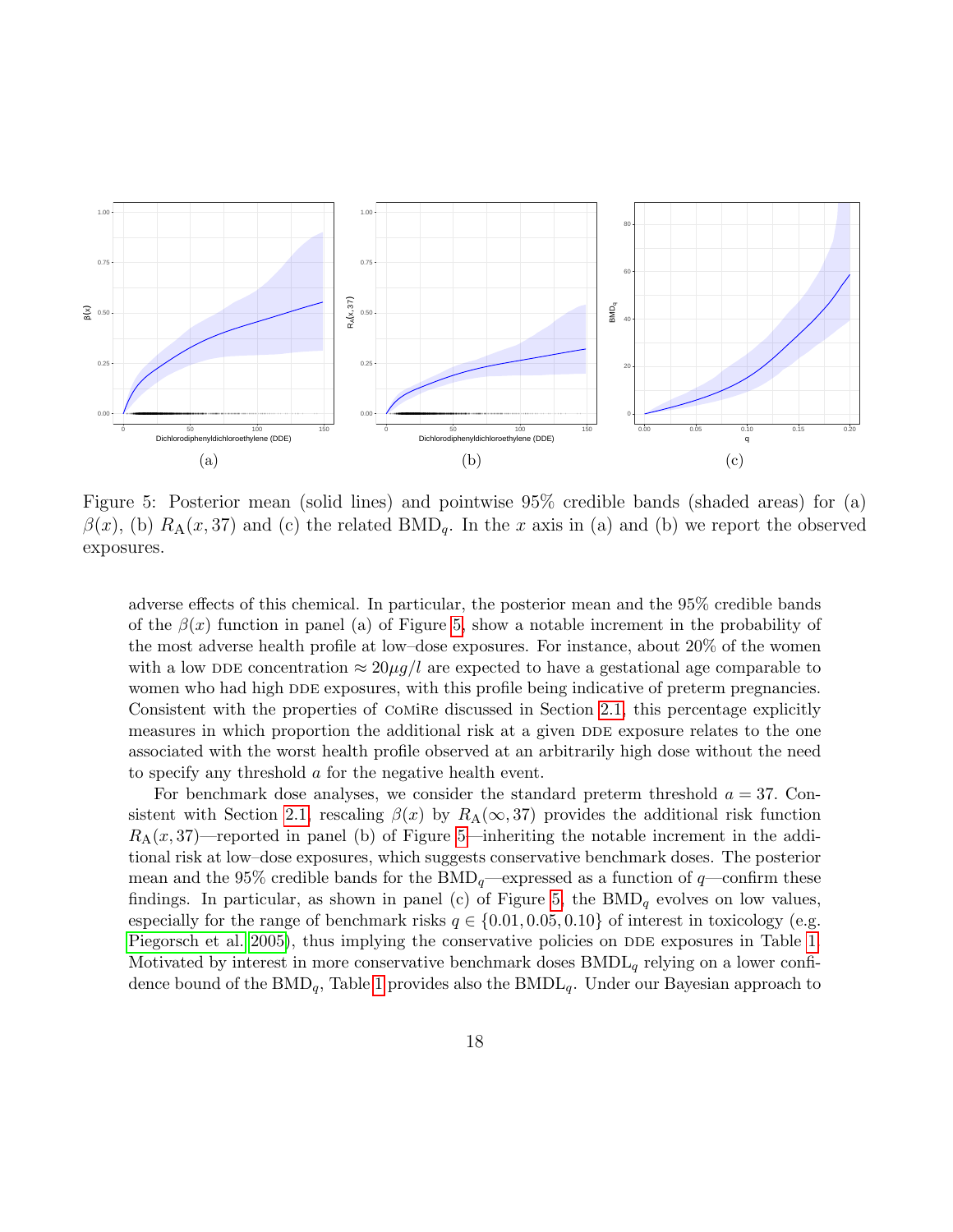|          | 0.01 | 0.05   | 0.10                                                         |
|----------|------|--------|--------------------------------------------------------------|
| $BMD_a$  |      |        | 1.03 [0.61, 2.62] $5.79$ [3.50, 11.00] $15.29$ [9.33, 25.41] |
| $BMDL_a$ | 0.64 | - 3.70 | 9.85                                                         |

<span id="page-18-1"></span>Table 1: For the three typical values of  $q$ , posterior mean and 95% credible intervals of the BMD<sub>q</sub>, along with the BMDL<sub>q</sub>, characterizing the 5% quantile of the posterior distribution of the BMD<sub>q</sub>.

inference, such exposures can be obtained as the 5% lower quantile of the posterior distribution of the  $BMD_{q}$ , instead of requiring frequentist asymptotic approximations.

We also performed inference varying H to  $H = 5$  and  $H = 15$ , but observed no relevant differences in inference on  $R_A(x, 37)$ , BMD<sub>q</sub>, and BMDL<sub>q</sub>.

# <span id="page-18-0"></span>6 Conclusion and Extensions

Motivated by quantitative risk assessment, we proposed a class of comires balancing flexibility and parsimony in modeling conditional densities. Although the focus is on situations in which the range of dose exposures is unbounded, COMIRE can be applied also in studies when  $x$ represents a concentration which is bounded above by  $x_{\text{max}}$ . In such settings, one appealing possibility is to focus on the rescaled predictor  $\bar{x} = x/x_{\text{max}} \in [0,1]$  and define each  $\psi_j(\bar{x})$  in [\(5\)](#page-5-3) via integrated Bernstein polynomials—i.e.  $Beta(j, 2^{\bar{J}} - j + 1)$ —with  $\bar{J} = \log_2{J}$ . Comire can be also applied to binary health responses. In such settings it suffices to consider Bernoulli kernels  $K(y; \theta) = \pi^{y} (1-\pi)^{1-y}$ , and let the extreme measures be  $P_0 = \delta_{\pi_0}$  and  $P_{\infty} = \delta_{\pi_{\infty}}$ , to obtain a fully flexible specification.

Consistent with our motivating application, we focus on the case in which lower outcome values  $y$  are associated with adverse health. It is however straightforward to adapt the proposed model to scenarios in which higher values of  $y$  are more adverse—e.g. blood cholesterol level. It is also possible to control for the effect of additional covariates z, while maintaining the adversity profile property in x. This can be done by allowing the location of each mixture component to change also as a function  $g(z)$  of the additional covariates z. Using the same  $g(z)$ within each component, the adversity profile property in  $x$  is maintained, and the additional risk in x, for any z, is  $R_A(x, a; z) = \beta(x)R_A\{\infty, a; g(z)\}\)$ , with  $R_A\{\infty, a; g(z)\}\)$  the additional risk at  $(\infty, \mathbf{z})$ . Note also that, although we focus on observational data, COMiRe can be also applied in experimental studies where units are exposed to pre–specified doses. In such settings, comire will efficiently interpolate between the fixed doses. In contrast, fully unstructured models, that attempt to infer the continuous dose–response relation from limited dose groups, will tend to have wide uncertainty across the gaps between the pre–specified doses.

It is also interesting to incorporate U-shape behaviors for  $\mu(x)$  at low dose exposures,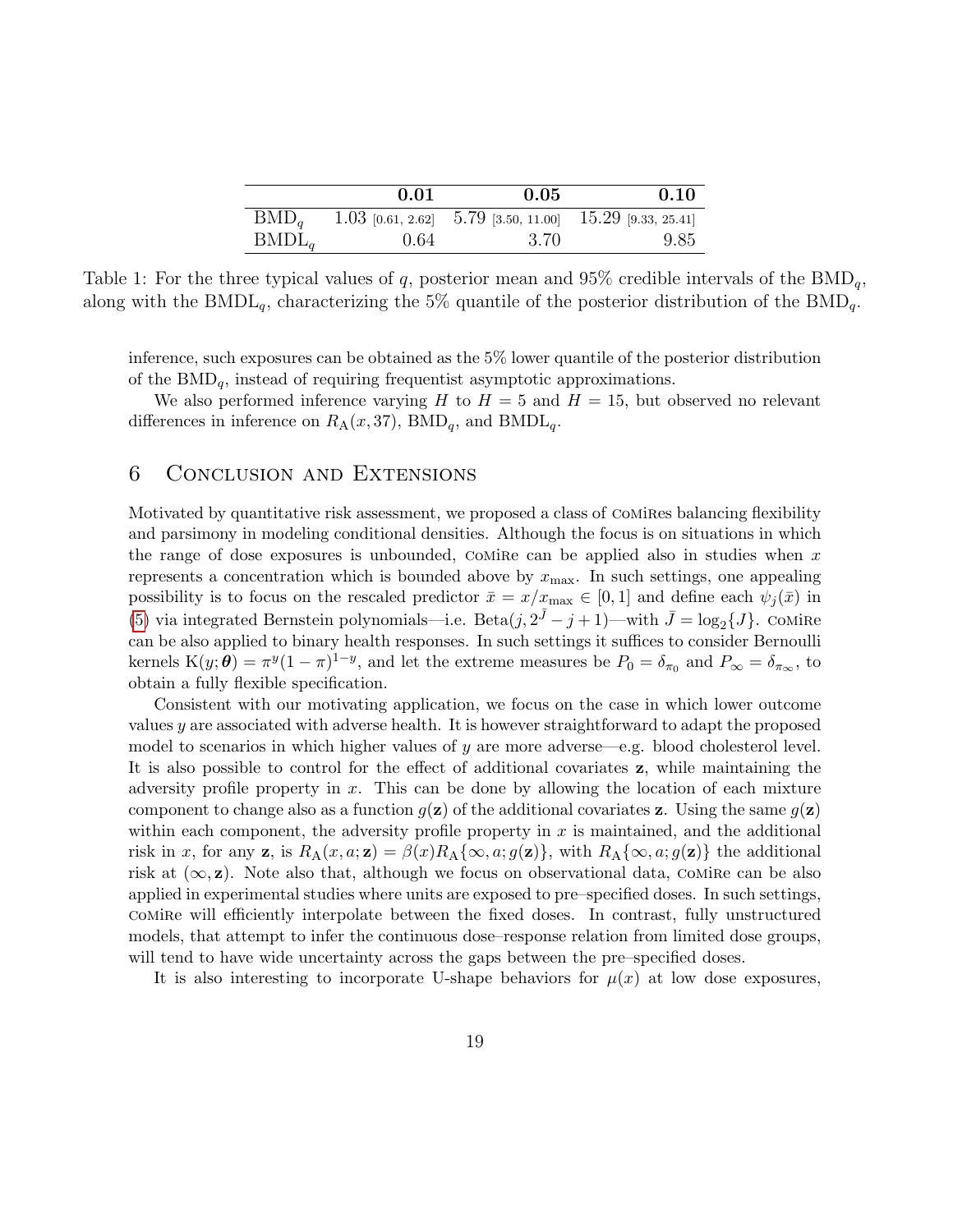which may occur in toxicology studies (e.g. [Calabrese and Baldwin 2001\)](#page-22-7). One possibility to incorporate this property within COMIRE is to introduce an intermediate mixing distribution  $P_u$  at the central value  $x_u$  corresponding to the minimum of the U-shape. Under appropriate adversity profile restrictions for the atoms in  $P_0$ ,  $P_u$  and  $P_{\infty}$ , the U-shape can be incorporated, including uncertainty in  $x_u$ .

## A Supplementary Material

Formal Interpretation of the  $\beta(x)$  Function

According to Section 2.1 of the paper, COMIRE has several interpretations. Here, we formalize the metaphor interpreting the conditional density  $f_x(y)$  as the result of a process which travels in distribution between the starting location  $f_0(y)$  and the ending location  $f_\infty(y)$ , as time x increases from 0 to  $\infty$ . Theorem [1](#page-19-0) clarifies the role of the  $\beta(x)$  function in measuring the proportion of the path travelled at time x.

<span id="page-19-0"></span>**Theorem 1.** Let  $F_0(y)$ ,  $F_\infty(y)$ , and  $F_x(y)$  characterize the probability distribution functions inducing the density functions  $f_0(y)$ ,  $f_\infty(y)$  and  $f_x(y)$ , respectively, in equations (3)–(4), and let

$$
d_{\text{TV}}\{F_1(y), F_2(y)\} = \frac{1}{2} \int |f_1(y) - f_2(y)| dy
$$

be the total variation metric between the generic probability distribution functions  $F_1(y)$  and  $F_2(y)$  inducing the densities  $f_1(y)$  and  $f_2(y)$ . Then

$$
\beta(x) = d_{\text{TV}}\{F_x(y), F_0(y)\} / d_{\text{TV}}\{F_\infty(y), F_0(y)\}.
$$

Proof. Theorem [1,](#page-19-0) can be easily derived after noticing that

$$
\int |f_x(y) - f_0(y)| dy = \int |\{1 - \beta(x)\} f_0(y) + \beta(x) f_{\infty}(y) - f_0(y)| dy
$$
  
=  $\beta(x) \int |f_{\infty}(y) - f_0(y)| dy = 2\beta(x) d_{\text{TV}} \{F_{\infty}(y), F_0(y)\},$ 

and therefore  $\beta(x) = d_{TV} \{F_x(y), F_0(y)\} / d_{TV} \{F_\infty(y), F_0(y)\}$ , thus proving Theorem [1.](#page-19-0)  $\Box$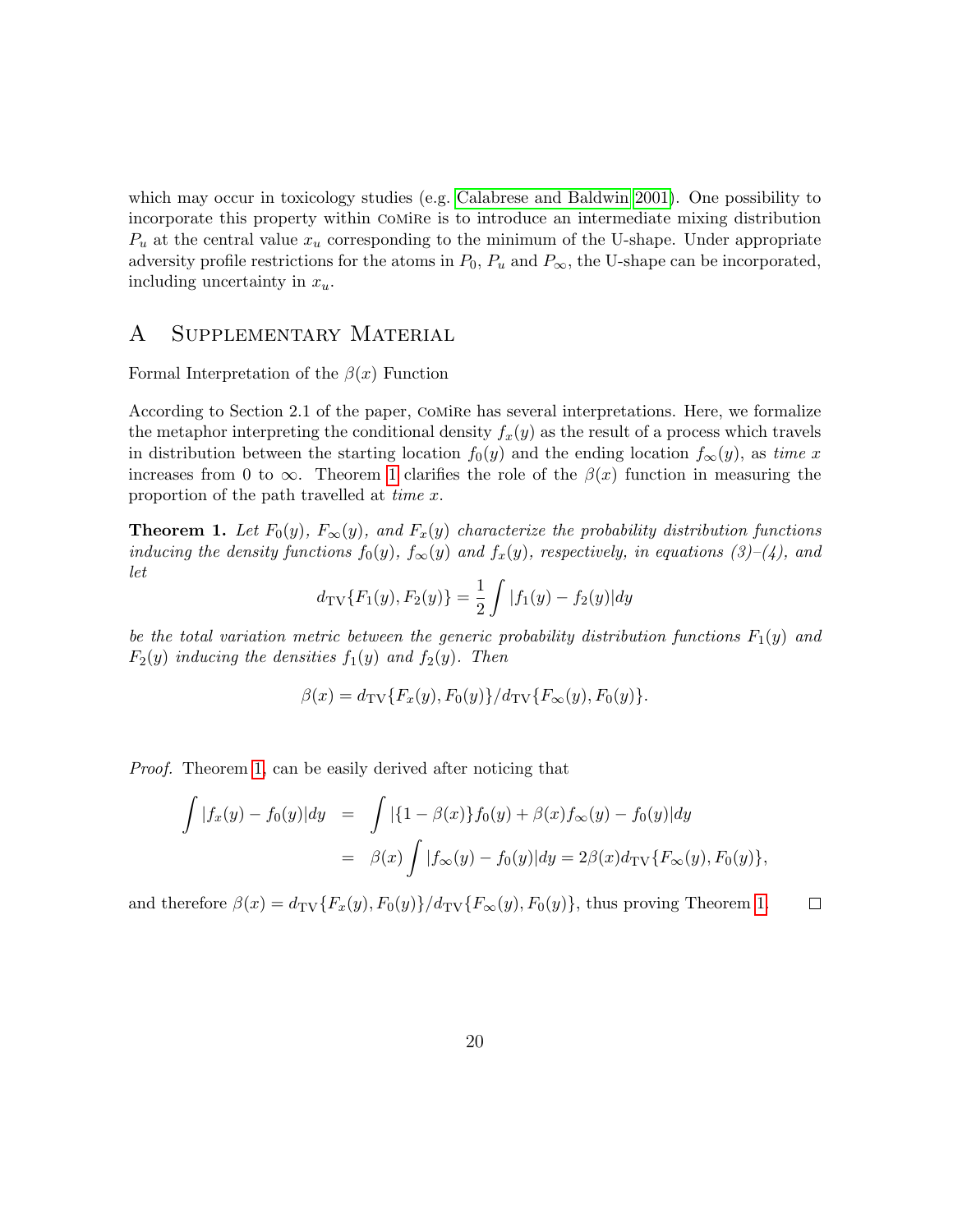<span id="page-20-0"></span>

Figure 6: Goodness-of-fit assessments for  $n = 2000$  in Scenario 1 (a), 2 (b), and 3 (c). Smoothed empirical estimate of  $F_x(37) = \text{pr}(y \leq 37 | x)$  computed from the observed data (black line), and from 50 data sets simulated from the posterior predictive distribution induced by Comire (grey lines). In the  $x$  axis we also report the simulated dose exposures.

#### Additional Simulation Results

Here, we reproduce the performance assessments of Section 4 in the paper under the same scenarios, simulation settings, prior specifications, and competing methods, but focusing on a larger sample involving  $n = 2000$  units, instead of  $n = 500$ . This situation mimics the sample size available in the CPP application. Refer to Section 4 for details on the three scenarios, prior specifications, and competing methods.

Consistent with the performance assessments in Section 4, we first check model adequacy in Figure [6](#page-20-0) and then focus on evaluating inference for  $R_A(x, a)$  in Figure [7.](#page-21-0) According to Figure [6,](#page-20-0) also for  $n = 2000$ , our approach provides adequate fit to the smoothed empirical estimate of  $F_x(37) = \text{pr}(y \leq 37 \mid x)$  based on the observed data in all the three scenarios. This motivates inference on the additional risk, whose quality is compared with the relevant competitors ANOVA–DDP and  $F$ –DMIX in Figure [7.](#page-21-0)

The results in Figure [7](#page-21-0) are in line with those discussed for  $n = 500$  in Section 4 of the paper. Specifically, COMIRE allows accurate learning of  $R_A(x, 37)$  both in the correctly specified scenario, and in the cases of model misspecification. The estimation of  $R_A(x, 37)$  is particularly precise at low–dose exposures, where quantitative risk assessments typically focus, as can be seen from the bottom panels of Figure [7.](#page-21-0) As expected, the increased simple size allows further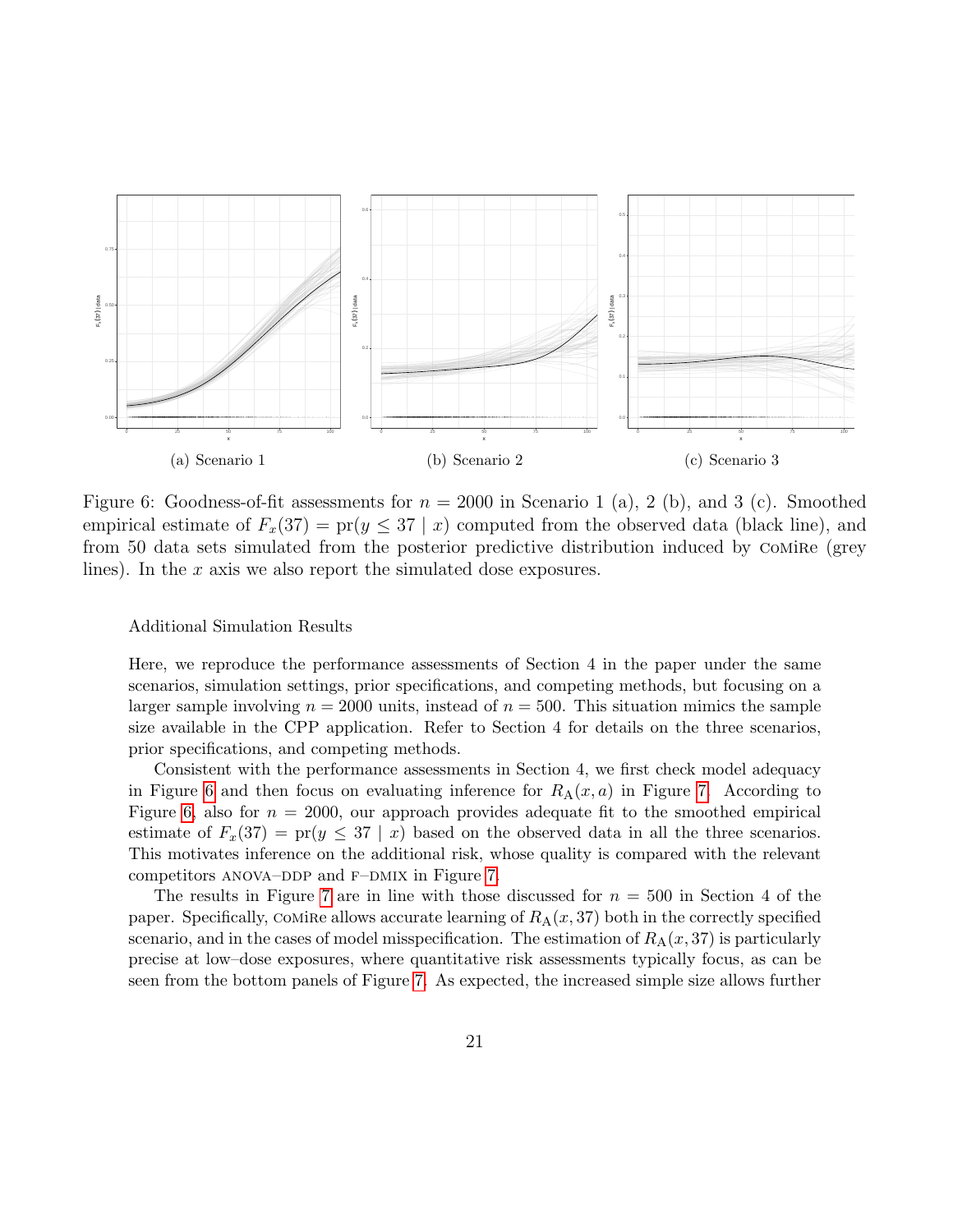<span id="page-21-0"></span>

Figure 7: Inference on  $R_A(x, 37)$  for  $n = 2000$  in the three scenarios. The dashed lines represent the true additional risk function, whereas the red, green, and blue continuous lines denote the posterior mean of the additional risk under ANOVA-DDP, F-DMIX, and COMIRe, respectively. The shaded areas represent the pointwise  $95\%$  posterior credible bands. In the x axis we report the simulated dose exposures. Lower panels provide a zoom on the range of the additional risk typically considered in benchmark dose analysis.

improvements in posterior accuracy and precision for  $R_A(x, 37)$  compared to the situation in which  $n = 500$ .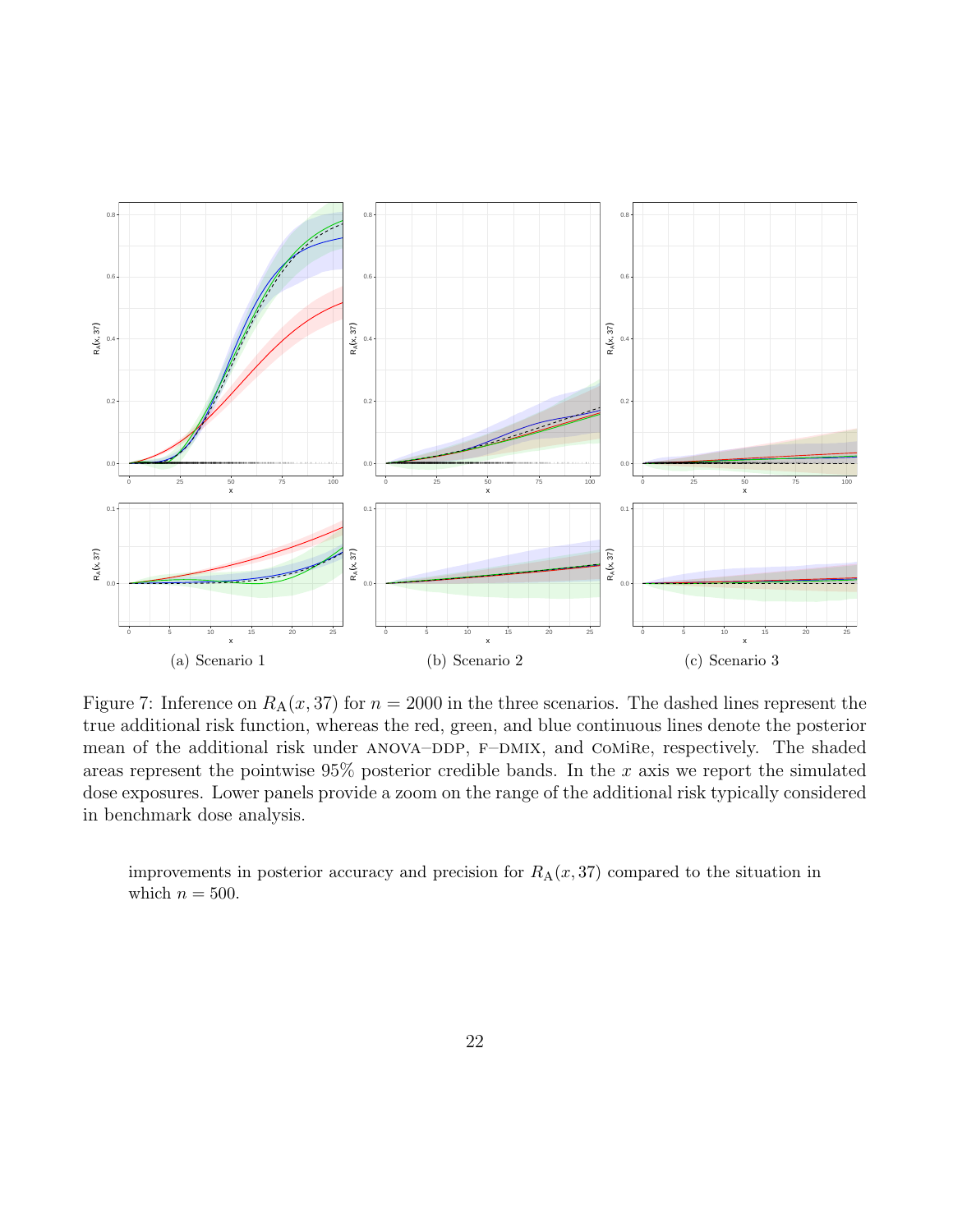Code, Data and Tutorial Implementation

Code, data and a tutorial implementation of comire in the CPP application are available at <github.com/tonycanale/CoMiRe>.

## Acknowledgement

The authors are grateful to the Editor, the Associate Editor and two referees for the helpful and constructive comments. The first author is supported by the University of Padova under the STARS Grant. This work is also partially supported by grant 1R01-ES028804 of the National Institute of Environmental Health Sciences of the US National Institutes of Health.

## **REFERENCES**

- <span id="page-22-7"></span>Calabrese, E. J. and Baldwin, L. A. (2001). U-shaped dose-responses in biology, toxicology, and public health. Annual Review of Public Health, 22:15–33.
- <span id="page-22-1"></span>Crump, K. S. (1995). Calculation of benchmark doses from continuous data. Risk Analysis, 15(1):79–89.
- <span id="page-22-4"></span>De Iorio, M., Müller, P., Rosner, G. L., and MacEachern, S. N. (2004). An ANOVA model for dependent random measures. Journal of the American Statistical Association,  $99(465):205-215$ .
- <span id="page-22-5"></span>Dunson, D. B. and Park, J.-H. (2008). Kernel stick-breaking processes. Biometrika, 95(2):307–323.
- <span id="page-22-0"></span>Fronczyk, K. and Kottas, A. (2014). A Bayesian nonparametric modeling framework for developmental toxicity studies. Journal of the American Statistical Association, 109(507):873–888.
- <span id="page-22-6"></span>Gelman, A., Carlin, J. B., Stern, H. S., Dunson, D. B., Vehtari, A., and Rubin, D. B. (2014). Bayesian Data Analysis (3rd Edition). CRC press Boca Raton, FL.
- <span id="page-22-3"></span>Good, P. I. (1979). Detection of a treatment effect when not all experimental subjects will respond to treatment. *Biometrics*, 35:483-489.
- <span id="page-22-2"></span>He, B., Chen, M., Song, L., and Wang, D. (2010). Mixture normal models in which the proportions of susceptibility are related to dose levels. Acta Mathematicae Applicatae Sinica, English Series, 26(3):463–472.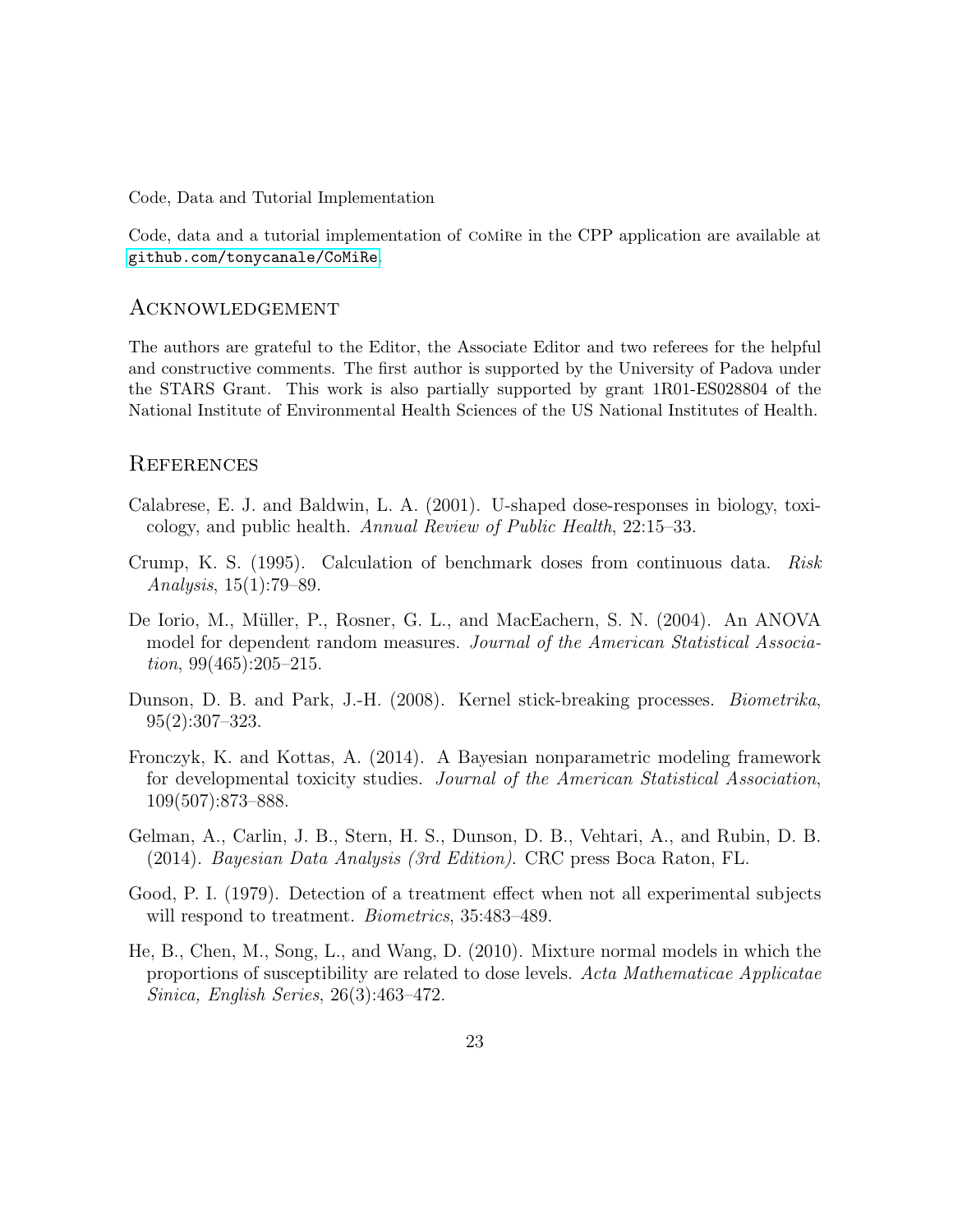- <span id="page-23-8"></span>Hwang, B. S. and Pennell, M. L. (2014). Semiparametric Bayesian joint modeling of a binary and continuous outcome with applications in toxicological risk assessment. Statistics in Medicine, 33(7):1162–1175.
- <span id="page-23-5"></span>Kodell, R. L. and West, R. W. (1993). Upper confidence limits on excess risk for quantitative responses. Risk Analysis, 13(2):177–182.
- <span id="page-23-1"></span>Longnecker, M. P., Klebanoff, M. A., Zhou, H., and Brock, J. W. (2001). Association between maternal serum concentration of the DDT metabolite DDE and preterm and small-for-gestational-age babies at birth. The Lancet, 358(9276):110–114.
- <span id="page-23-0"></span>Piegorsch, W. W. and Bailer, A. J. (2005). Analyzing Environmental Data. John Wiley & Sons.
- <span id="page-23-6"></span>Piegorsch, W. W., West, R. W., Pan, W., and Kodell, R. L. (2005). Low dose risk estimation via simultaneous statistical inferences. Journal of the Royal Statistical Society: C, 54(1):245–258.
- <span id="page-23-2"></span>Piegorsch, W. W., Xiong, H., Bhattacharya, R. N., and Lin, L. (2014). Benchmark dose analysis via nonparametric regression modeling. Risk Analysis, 34(1):135–151.
- <span id="page-23-10"></span>Ramsay, J. O. (1988). Monotone regression splines in action. Statistical Science, 3(4):425–441.
- <span id="page-23-7"></span>Razzaghi, M. and Kodell, R. L. (2000). Risk assessment for quantitative responses using a mixture model. *Biometrics*,  $56(2):519-527$ .
- <span id="page-23-11"></span>Rigon, T. and Durante, D. (2017). Tractable Bayesian density regression via logit stickbreaking priors. arXiv:1701.02969.
- <span id="page-23-4"></span>Ritz, C., Baty, F., Streibig, J. C., and Gerhard, D. (2015). Dose-response analysis using R. PLoS One, 10(12):e0146021.
- <span id="page-23-3"></span>Ritz, C., Gerhard, D., and Hothorn, L. A. (2013). A unified framework for benchmark dose estimation applied to mixed models and model averaging. *Statistics in* Biopharmaceutical Research, 5(1):79–90.
- <span id="page-23-9"></span>Rodriguez, A. and Dunson, D. B. (2011). Nonparametric Bayesian models through probit stick-breaking processes. Bayesian Analysis, 6(1):145–177.